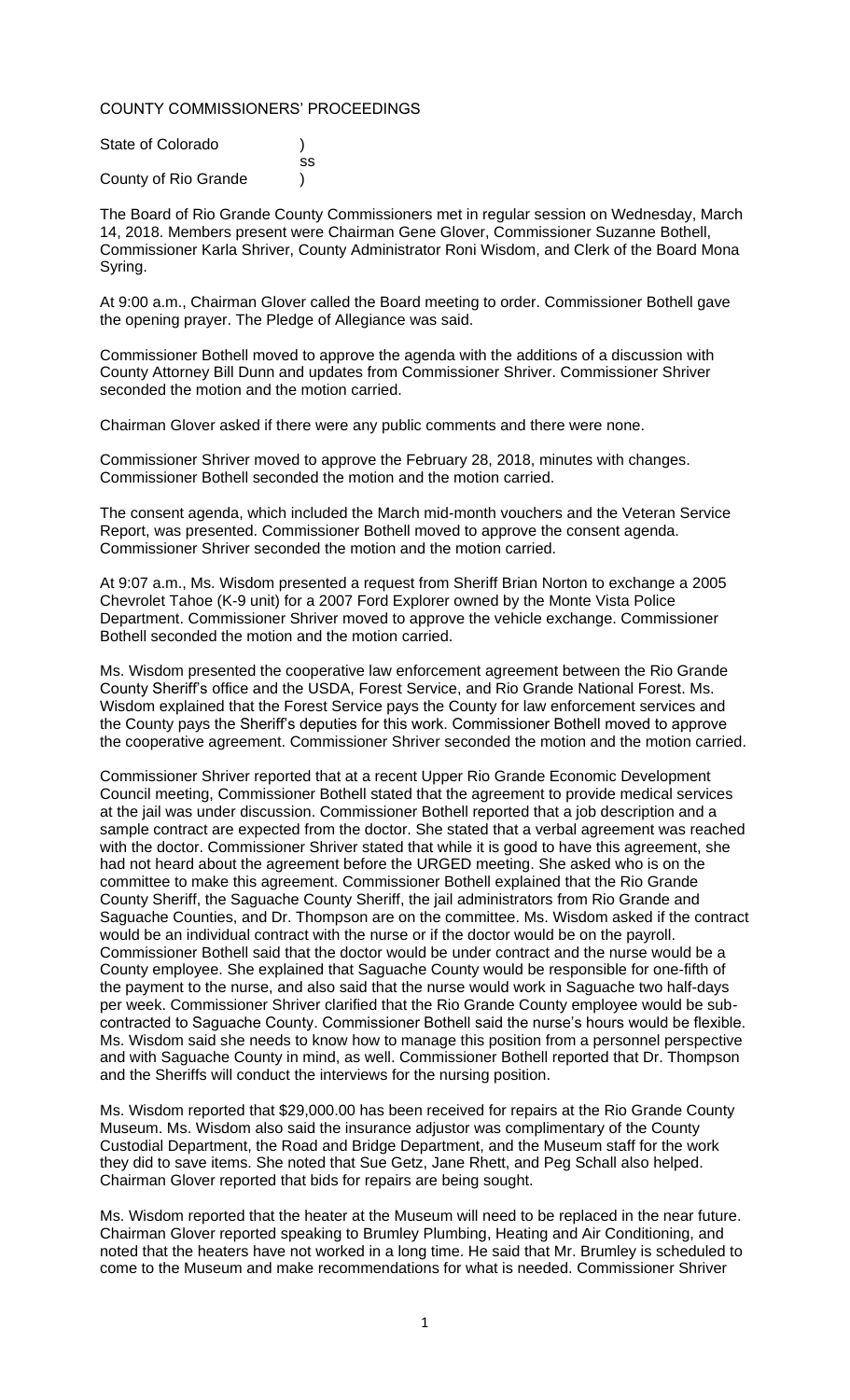asked if there is a more efficient way to heat the Museum. Chairman Glover said he would ask Mr. Brumley.

Ms. Wisdom reported that the water bill at the Museum has been reduced from \$216.00 per month to \$75.00 per month because a leak has been repaired.

At 9:21 a.m., Patrick Sullivan, Road and Bridge Department was present to update the Board.

Mr. Sullivan reported that one mile is complete on the County Road 13 project. He also reported that there was some wind and snow in February that required the Department's attention.

Mr. Sullivan reported that a temporary office employee helped with posting in the office. He also reported that the shop has completed several repair projects.

Mr. Sullivan reported on proposed work. He stated that work will continue on County Road 13; culvert work has been completed. Other spring culvert work includes installing two new culverts. Mr. Sullivan noted that there is no date at this time for when water will be coming on. Mr. Sullivan reported that after the culvert work is complete, the Department will install a cattle guard on County Road 14C.

Mr. Sullivan reported that several years ago, home owners requested a trash enclosure on Frisco Pass Road off San Francisco Creek Road, and raised the funds privately (not through a home owners association). Now that work is being done on County Road 13, the trash enclosure was affected and was deemed unsafe for a garbage truck. Mr. Sullivan said the Road and Bridge Department constructed a pad for the trash enclosure and also adjusted the mail boxes so they are now level with the road. Mr. Sullivan said that some Road and Bridge funding was needed to complete this work. Chairman Glover asked how much was spent, and Mr. Sullivan estimated that \$3,000.00 was spent. Mr. Sullivan reported that corner posts were installed and concrete was poured; this part of the project will be complete March 15, 2018.

Commissioner Shriver reported speaking to Jane Walters, a resident of the San Francisco Creek area, who was very complimentary of Mr. Sullivan's communicating with her about the County Road 13 project; she, in turn, communicated with other residents. Mr. Sullivan stated that traffic has slowed in the area and a deputy has been present. He said the project is going well. There is approximately 1,000 feet to the end of the project and then crews will complete 2,900 feet at the beginning of the project. Commissioner Bothell asked if speeding delivery trucks should be reported. Mr. Sullivan said it is a problem that cannot be cured. He also said there have been minimal complaints.

Mr. Sullivan reported that due to farming activity there is pavement damage on some roads.

Commissioner Shriver reported speaking to Mark and Lola Brimhall, who are concerned about the traffic on Lariat Road. She said they asked if road improvements could be done. Commissioner Shriver suggested to them that they organize a group of citizens to make the request, noting that a good first step would be to conduct a traffic study. Mr. Sullivan stated that there is a great deal of speeding on Lariat Road. He said he would look at the road, and noted that it is a mile-and-a-half in length. He reported that there is a traffic study from the bridge, which he will forward to the Board.

Mr. Sullivan reported that the transmission on dozer 7 is being repaired in-house. The dozer will be kept for a year, and the costs of the repair will be recovered when it is traded in. Mr. Sullivan said that the dozer is needed in anticipation of fire season and for any river issues that might occur. The parts for the repair will be delivered in two weeks, then the dozer will be put back in service. Commissioner Shriver explained that dozers are used to make fire breaks. Chairman Glover said it was a good idea to replace the transmission, noting that the vehicle is worth more when it is moving.

Mr. Sullivan and the Board discussed bleacher rentals.

Mr. Sullivan then spoke as the Monte Vista Fire Chief. He reported that because of the Gallagher Amendment and TABOR the Colorado legislature is considering amending the 2019 residential assessment rate to 6.11 percent. Mr. Sullivan said this will negatively impact the volunteer fire departments and special districts. He said this plan will work for the Front Range, but it will not work here. Mr. Sullivan said this will affect the Monte Vista Fire Department's ability to protect its citizens. He asked the Board to contact legislators and ask them to take action on this issue. Commissioner Shriver stated that these are State constitutional amendments; changing them has been discussed but has proved difficult to accomplish. Mr. Sullivan said that action needs to be taken now and noted that small communities have not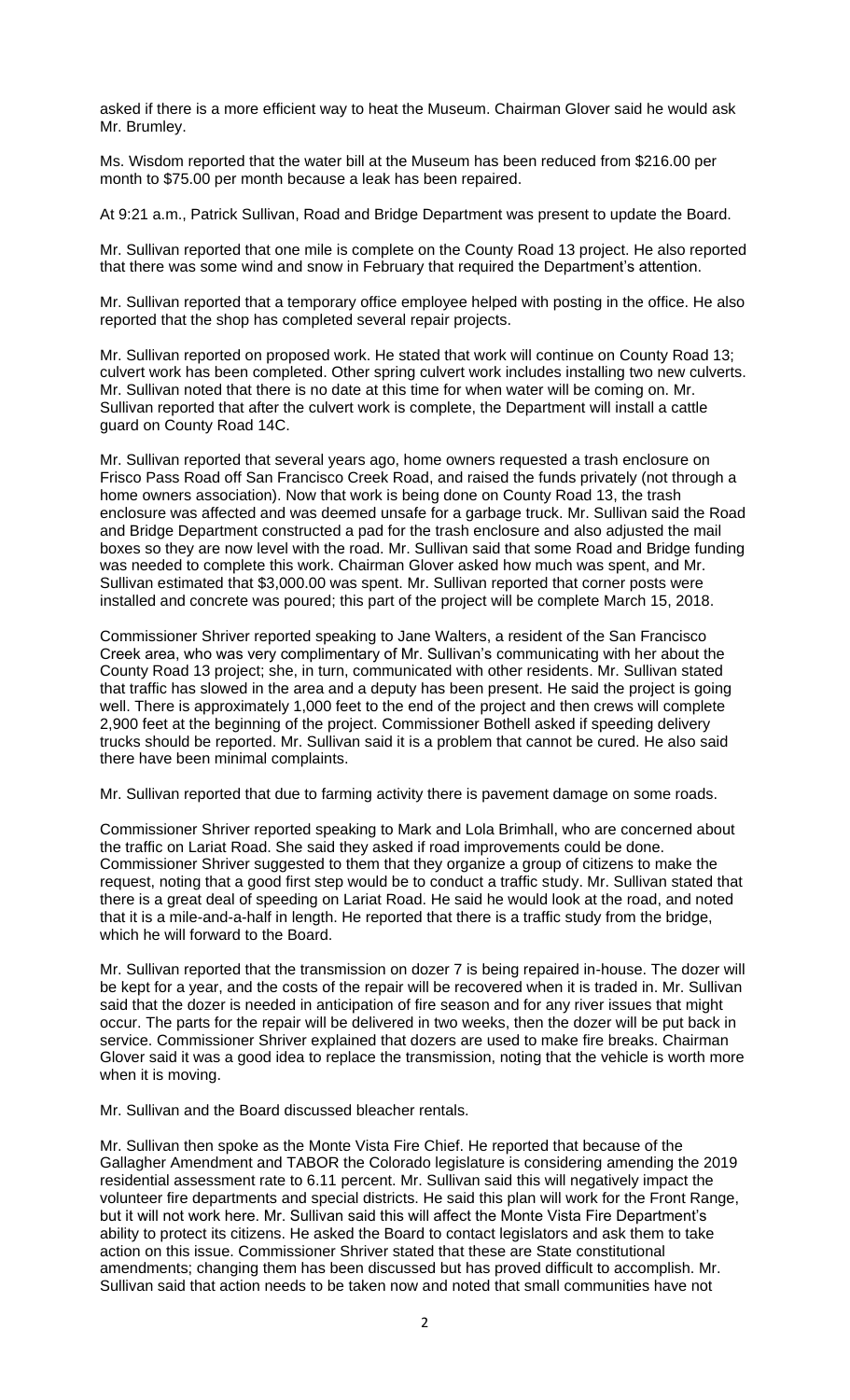been considered. Commissioner Shriver said she would bring up the issue at the upcoming CCI meeting. Ms. Wisdom reported that the County would not receive approximately \$108,000.00 in 2018, due to the reduction of the residential assessment rate. She asked if the State Fire Chiefs Association is applying pressure, and Mr. Sullivan said it is. He said that any help the Board could give would be appreciated.

Commissioner Bothell asked who is responsible for painting the parking lot across the street from the Courthouse. Mr. Sullivan said this is a County parking lot and the County Maintenance Department usually does the painting.

At 9:47 a.m., the Department of Social Services vouchers were presented. Commissioner Bothell moved to approve the vouchers. Commissioner Shriver seconded the motion and the motion carried. The vouchers were signed.

Ms. Wisdom reported that the fixed asset software has been delivered and she has received training on it. Commissioner Shriver asked if a date has been set for the annual audit. Ms. Wisdom said it has not been set yet, but may be scheduled for April 2018.

Ms. Wisdom presented the Peopleware Agreement between Computer Information Concepts, Inc. and Rio Grande County. The contract includes a three-year term to purchase the software; the cost this year is \$15,890.00. Ms. Wisdom requested approval of the contract. Commissioner Shriver moved to approve the contract. Commissioner Bothell seconded the motion and the motion carried. The contract was signed.

Commissioner Shriver asked for information regarding a recent hack of the County's website. Ms. Wisdom explained that the County website had been hacked and had to be reloaded. She said better controls have been put in place. Commissioner Shriver noted that some financial information needs to be reloaded.

Ms. Wisdom presented a memorandum of understanding between the City of Monte Vista, the Town of Center, the Town of Saguache, the Town of Del Norte, Rio Grande County, Saguache County, and the Saguache Chamber of Commerce to be collectively known as the Western SLV Transit Committee. The purpose of the MOU is to work with Bustang to develop a bus route that will service the western half of the San Luis Valley, including a route specifically on Highway 160 and Highway 285. A grant in the amount of \$40,000.00 will be sought, with a 20 percent local match. Each city, town, and county will contribute to this match in the amount of \$1,300.00; the Saguache Chamber of Commerce will contribute \$200.00.

Chairman Glover stated that Rio Grande County's costs will be no more than \$1,300.00. He explained that there will be bus service in Monte Vista and shuttles will run from Del Norte and Center to Monte Vista. Ms. Wisdom explained that the 20 percent match grant will be divided between the counties and towns. Commissioner Bothell asked if the grant was to get the bus service or to study the issue. Chairman Glover explained that \$15,000.00 will be used to conduct a study and that a request for qualifications will reflect all parties' concerns. He stated that the Colorado Department of Transportation is driving the process. Commissioner Shriver stated that there have been many statewide studies, which have shown that citizens of rural Colorado need transit services. She said bus service has been tried but did not work because of mismanagement, in her opinion. She recommended that the study move forward because bus service would be good for many citizens, including the elderly, veterans, people with medical appointments outside the Valley, and people who want to grocery shop. Commissioner Shriver said it might be possible for the bus service to be a public and private partnership. Commissioner Shriver moved to approve the MOU. Commissioner Bothell asked from what fund the \$1,300.00 would come. Ms. Wisdom explained that it would come from the County general fund. Chairman Glover stated again that the maximum cost to the County would be \$1,300.00, noting that the cost could be considerably less. Commissioner Bothell seconded the motion and the motion carried. The MOU was signed.

At 10:00 Dixie Diltz, Land Use Department, and Randy Kern, Building Department, were present to update the Board.

Ms. Diltz reported attending International Code Council training on Friday, March 9, 2018. She has taken two online classes and has 10 more online classes remaining.

Ms. Diltz reported that the Land Use Office has been busy. She has received calls regarding several large, hemp producing greenhouses. Ms. Diltz reported that a conditional use permit application for a solar project will be presented next year. Commissioner Bothell asked why hemp would be grown in a greenhouse. Ms. Diltz explained that hemp could be grown year round, would be easier to manage, and cloning could be done in a greenhouse.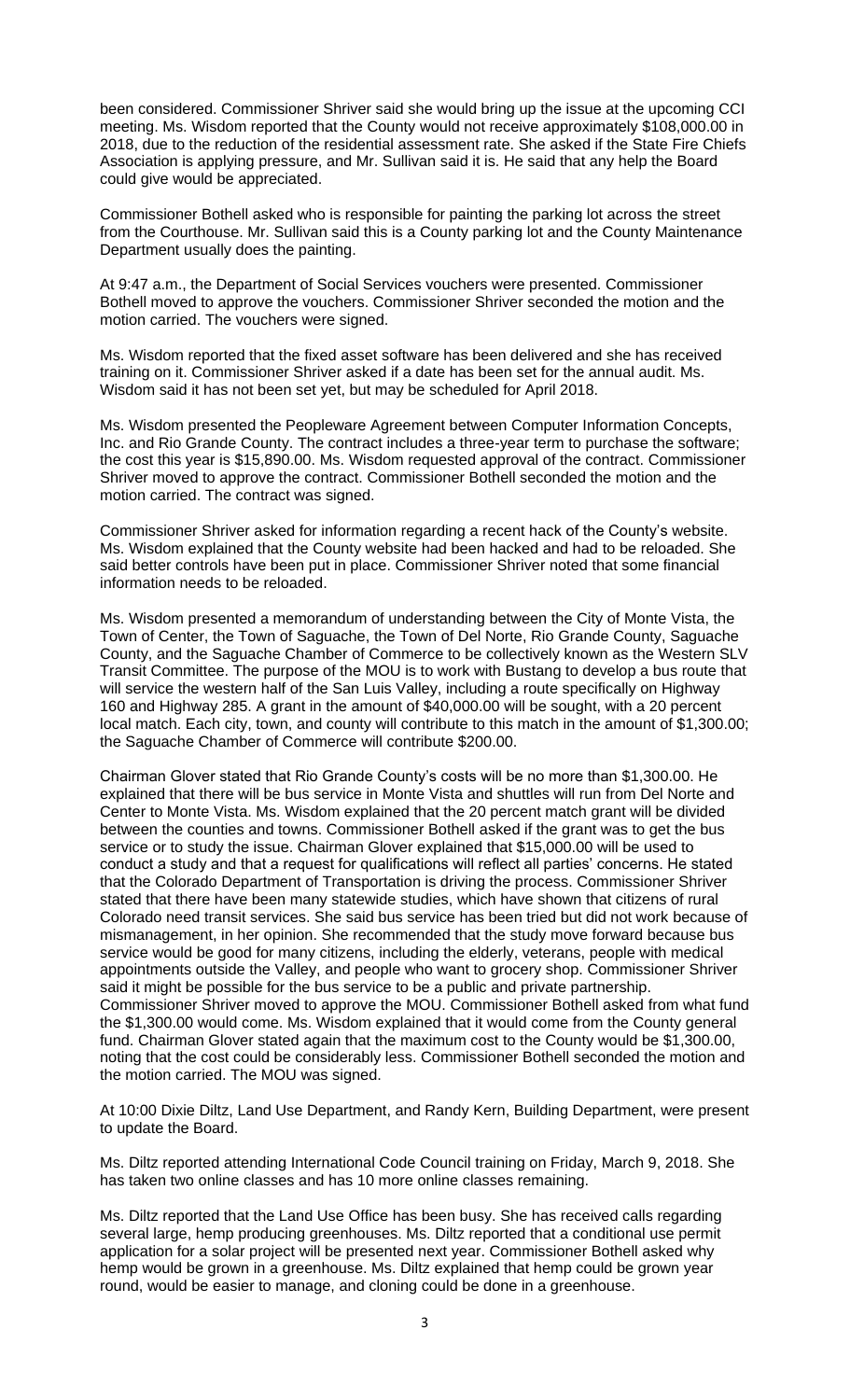Ms. Diltz reported that the letter to potential candidates for the Planning and Zoning Board has been sent out. One letter of interest has been received and two more are expected. An article about the Land Use Department has been published in the Del Norte Prospector newspaper.

Ms. Diltz reported that the annual environmental covenants have been received for the Monte Vista and Del Norte dumps. She reported speaking to Patrick Sullivan, Road and Bridge Department, who said the dumps were in compliance with the covenants. Ms. Diltz will sign the agreement. Commissioner Shriver asked how often the dumps are inspected. Ms. Diltz explained that she and Mr. Sullivan inspected the dumps in 2017, and said that because there has been so little moisture this year, they agreed that an inspection was not necessary. Mr. Sullivan has checked the fences. Commissioner Bothell asked if the State inspects the dumps. Commissioner Shriver said that the State has the right to inspect the dumps. Chairman Glover added that if the covenants are signed, the State has other issues with which to deal. Commissioner Shriver moved to approve submitting the environmental covenants. Commissioner Bothell seconded the motion and the motion carried.

Ms. Diltz asked when the grant application for revising the County code book has to be submitted. Ms. Wisdom said the deadline is April 1, 2018.

Ms. Diltz reported receiving an anonymous letter regarding a conditional use permit. The letter was not signed, but the envelope showed a return address. Commissioner Shriver recommended taking the letter under advisement for now. Ms. Wisdom said the letter would not be made public, but the Board would read it.

Mr. Kern reported that he attended continuing education classes in Denver last week. Topics included International Residential Code update, plumbing, building codes, trends, methods and materials, tiny homes, decks and porches, and small jurisdictions.

Mr. Kern noted that he was not present for the adoption of the new on-site wastewater treatment system regulations last week at the Board of Health meeting. Commissioner Bothell reported that the meeting went well and the regulations were adopted.

Mr. Kern reported that the Building Department has been busy. There are four residential additions planned, two manufactured homes being built, and four sets of new house plans have been submitted with three more to come. The building is occurring all over the County. Chairman Glover asked if any of the buildings were in subdivisions. Mr. Kern said there are no subdivision plans; most of the building is occurring in rural areas. Ms. Diltz reported that received a question about a subdivision in Lariat, but has not heard anything more. Mr. Kern reported that some jurisdictions are creating subdivisions for tiny homes.

Commissioner Bothell asked if there has been any interest in tiny homes recently. Mr. Kern said there has not. He stated that park models are recreational vehicles and not HUD certified mobile homes. They are designed with different utilities. Mr. Kern said he toured the shell of a tiny home built by Big John. This home was not insulated. Commissioner Bothell noted that the definition of tiny home is different. Mr. Kern said if the home is on a trailer it does not have to comply with building codes. If the home is on a foundation, it does need to comply with building codes. He noted that the 2018 appendix to the IRC update addresses tiny homes. Tiny homes are 400 to 500 square feet. Mr. Kern said that the codes being used today require that at least one room in a house be 120 square feet in size. Commissioner Bothell said that a change in the codes will cause many other changes, such as the requirements for sprinkler systems. Mr. Kern said the building codes can be amended by the BOCC, and noted that there might be issues of life safety. Mr. Kern said that tiny homes are being used as registration offices for RV parks or as accessory buildings.

Mr. Kern asked the Board if he should attend the upcoming airport advisory board meeting. The consensus of the Board was that he should attend the meeting.

Commissioner Shriver asked if Mr. Kern took a test on his certification training. Mr. Kern said there was no test on the continuing education classes.

At 10:31 a.m., Marty Asplin, Upper Rio Grande Economic Development Council, was present to update the Board on the Del Norte river project. Mr. Asplin reported that a 139 page Army Corps of Engineers application was submitted in order to obtain a 404 permit. He also reported that the public comment period for the river project ended on February 9, 2018. He said that questions were addressed and there were no outstanding concerns. Mr. Asplin reported that the project has been reduced to the property on the north side of the river close to the fishing dock. Land issues have been resolved. Mr. Asplin said that the project will create more fish habitat and the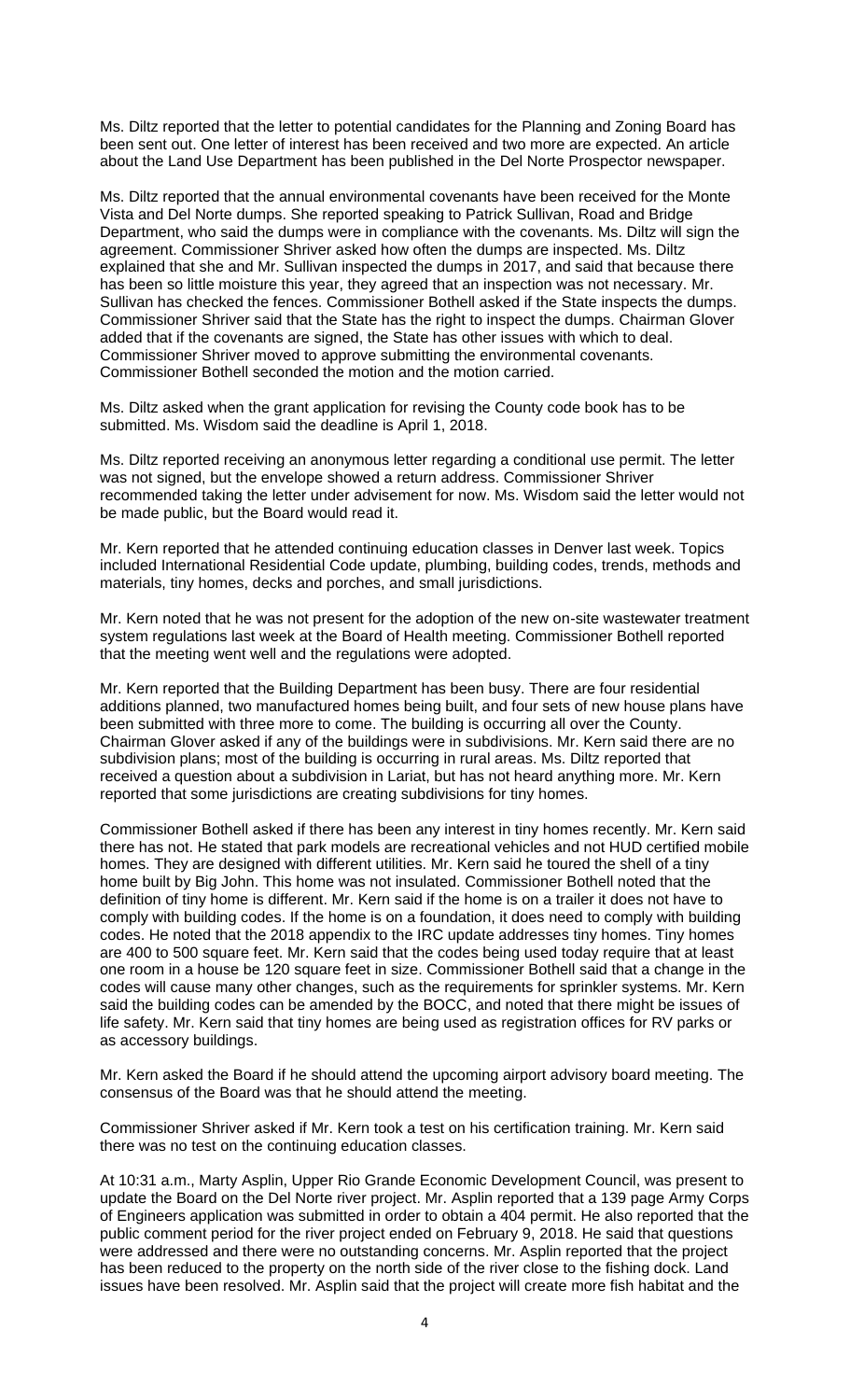river banks will be restored and re-vegetated. Mr. Asplin explained that the project is being completed in conjunction with the Rio Grande Headwaters Restoration Project, the Town of Del Norte, Trout Unlimited, the Del Norte Trails Project, and Colorado Parks and Wildlife.

Mr. Asplin reported that the biological studies are complete for all the species in the area. He said land owners have been involved and have approved the project. When the 404 permit is delivered, work on the project can begin. Mr. Asplin stated that the number of willows in the area will be reduced and the Town of Del Norte will build the road to the area. Commissioner Bothell suggested that Patrick Sullivan, Road and Bridge Department, be informed about the road. Commissioner Shriver suggested that Dixie Diltz, Land Use Department, be notified about the project for reporting purposes of the San Luis Valley Habitat Conservation Plan.

Mr. Asplin reported that the project needs to be recorded, and noted that this is the first public access to the north side of the river. He said there will be access for kayaks, paddle boards, etc. He also noted that the project will help control the river channel. Commissioner Shriver stated that the SLVGO master plan calls for more access to the river and this project provides that access. She said that the County has a long history in this area of the river, noting that two or three years ago the County obtained a grant and used Conservation Trust funds to purchase rock for the river project. Mr. Asplin said the boulders have been purchased and are being held at the quarry. Also, quite a few years ago, the County, the Town of Del Norte, and Colorado Parks and Wildlife collaborated on the fishing pier project that is in place there now.

Chairman Glover asked when the 404 permit would be delivered. Mr. Asplin said there is no date, and noted that there are no issues with the application. Commissioner Bothell asked if this would make the start date later. Mr. Asplin said there is some work that can be done before the water comes up

Commissioner Shriver noted that this project might be an opportunity for Kristi Mountain Sports. Mr. Asplin said that this is the first structured recreational project on the Rio Grande River and could ease the way for other projects.

At 10:50 a.m., Christian Grill, Ute Bluff Lodge and candidate for a seat on the Tourism Board, was present. Chairman Glover asked Mr. Grill why he wants to serve on the Tourism Board. Mr. Grill said he wants to bring tourists to the area and noted that the area is dependent on tourism. He stated that Colorado has lost a billion dollars in winter sports this year. He also said he wants to explain to visitors that this area is untouched and that there are plenty of recreational opportunities.

Mr. Grill said that the population in Denver is growing and people are being pushed out. Tourists and businesses are needed in this area. Mr. Grill said he has been involved with the South Fork Chamber of Commerce. Commissioner Bothell asked about Mr. Grill's business experience. Mr. Grill explained that he has managed companies for the last 20 years. He left Sweden in 1991 and has become an American citizen. He served in the military in Sweden and in the United States. His international career took him from the United States to Argentina and back to the United States. He moved to Colorado in August 1999. When he was in Latin American, Mr. Grill was involved in many marketing projects.

Commissioner Shriver said she was impressed with Mr. Grill's credentials and broad experience. Chairman Glover said it would be good to expand the Tourism Board's focus. Commissioner Bothell said that marketing could be done to attract international tourists. Mr. Grill said he has brought visitors to the area from Europe and has encouraged them to promote the area through word of mouth.

Mr. Grill said that he wants to encourage communications between the County municipalities. Commissioner Shriver said that the Tourism Board has a set of bylaws and that there is always room for improvement. She noted that the Board represents the County, and stated that it is appreciated when people step up to help. Commissioner Bothell noted that Mr. Grill would bring new viewpoints to the Board, as well as an international travel perspective.

Commissioner Shriver moved to approve the appointment of Christian Grill and Kim Krahn to the County Tourism Board, where there are two open seats to represent South Fork. Commissioner Bothell seconded the motion and the motion carried.

At 11:05 a.m., Jody Kern, Department of Social Services, was present. She requested approval of the PSF contract with the State. She explained that La Llave is closing and the Early Childhood Council is interested in conducting La Llave's programs. Ms. Kern said that the programs are being moved, but there are only so many entities that can conduct them. She said that once the programs are placed, the contract will be resubmitted to the State. Under the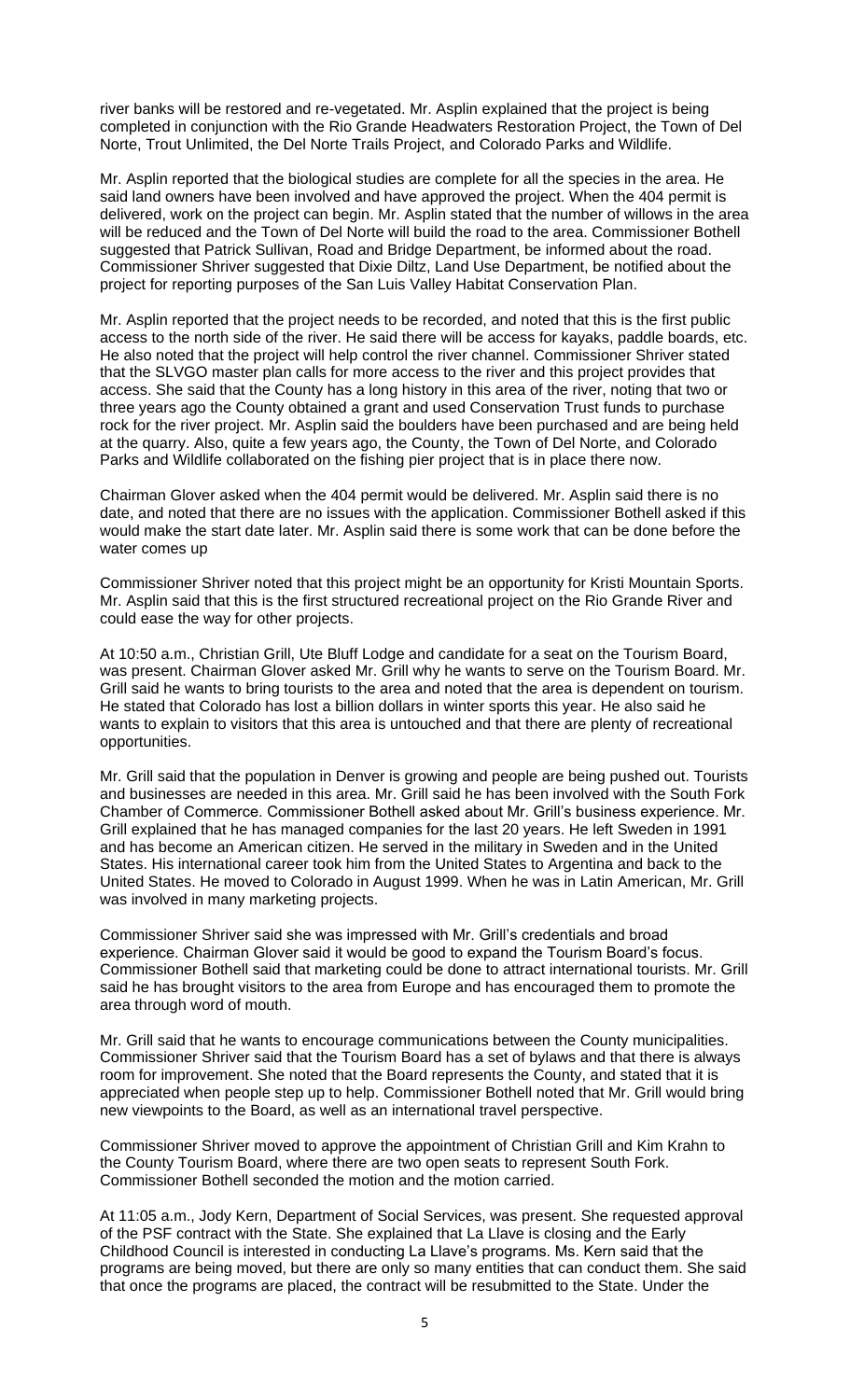previous contract, DSS has \$120,000.00, which has to be spent by September. Ms. Kern recommended not keeping this entire amount; she said that \$5,000.00 to \$10,000.00 should be kept. More funding can be requested later. Commissioner Bothell moved to approve the contract and keep a minimum of \$10,000.00. Commissioner Shriver seconded the motion and the motion carried.

Commissioner Shriver asked Ms. Kern to provide a position for CCI on a stance taken by Commissioner Kirkmeyer on social services issues. Ms. Kern said that she would not support it and recommended that the County not become involved with a memorandum of understanding regarding Temporary Assistance for Needy Families. Ms. Kern said that most counties are not supporting this agreement. Commissioner Bothell moved for the County not to take a position at this time. Commissioner Shriver seconded the motion and the motion carried.

At 11:16 a.m., Commissioner Bothell asked about a letter from Karen Deacon requesting appointment to the Tourism Board. Commissioner Shriver recommended that the Tourism Board's bylaws be reviewed to be sure that Ms. Deacon meets the requirements to be a Board member. She asked if Ms. Deacon is part of the tourism industry, and recommended tabling the request at this time. Ms. Wisdom will send a letter to Ms. Deacon.

Commissioner Shriver presented a letter of support for High Valley Community Center's application for a 21st Century Community Learning Center Grant. Commissioner Shriver noted that HVCC provides youth development opportunities and helps keep children off the streets when they are not in school. Chairman Glover and Commissioner Bothell said they agreed with the letter of support. Commissioner Bothell asked what partnership and collaboration would be needed from the County. Commissioner Shriver said this statement can be eliminated from the letter.

At 11:25 a.m., Barry Van Sant, Saguache Chamber of Commerce, was present. Chairman Glover reported that the MOU regarding Bustang bus service had been signed.

At 11:28 a.m., pursuant to C.R.S. 24-6-402(4)(a), County Attorney Bill Dunn, County Assessor J.J. Mondragon, and the Board went into executive session for real estate issues.

At 12:14 p.m., the Board meeting was reconvened.

Mr. Dunn reported that one more deed is needed for the Summitville land exchange.

Commissioner Shriver reported that research is being done regarding the old Wharton bridge in South Fork. She stated that Cy Rickles deeded some land to the County and she is conducting research on property ownership in the area.

Ms. Wisdom presented an application for the County Assessor's Office to change its computer system and lease it from Municipal Leasing Consultants for a period of two years. The Assessor's Office currently pays \$55,000.00 for its present system. Ms. Wisdom noted that the BOCC had previously approved this change, and then an application was received. She said that the application needs to be implemented by April 13, 2018. Three payment options are available.

| Option 1: | \$50,763.93 annually for two years |
|-----------|------------------------------------|
| Option 2: | \$38,948.44 annually for two years |
| Option 3: | \$31,898.53 annually for two years |

Ms. Wisdom explained that there is an additional cost of \$6,000.00 on all options for Sidwell GIS systems. She also explained that option two could be paid one year earlier.

Commissioner Bothell asked if there would be a cost associated with learning the new software. Ms. Wisdom said there should not be a cost because the Assessor's staff is salaried. Commissioner Shriver moved to approve the application and option two, with the contingency that County Assessor Mondragon is satisfied with the option. Commissioner Bothell seconded the motion and the motion carried. The application was signed.

Ms. Wisdom reported discussing the Underfunded Courthouse Grant with the grantor to obtain an additional \$5,000.00. Commissioner Bothell asked if the costs could be paid retroactively; Ms. Wisdom was unsure. Ms. Wisdom said the contractor will not change its bid price. She asked if funds could be taken from the County's miscellaneous fund to cover the additional costs, if the grantor is unable to provide the extra funding. Commissioner Shriver stated that the County will probably have to cover the costs. Commissioner Bothell moved to approve the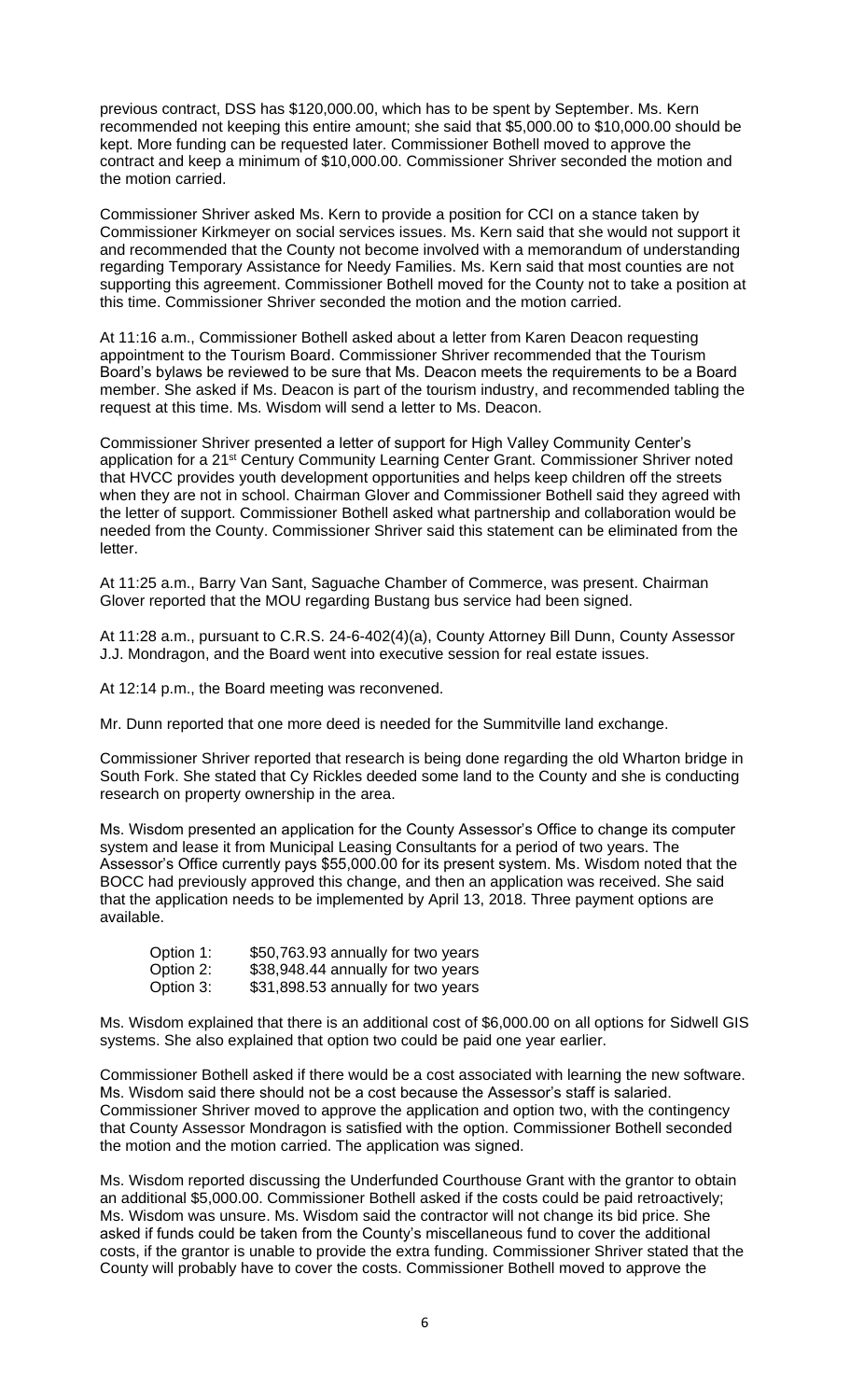County providing the additional funding. Commissioner Shriver seconded the motion and the motion carried.

Ms. Wisdom reported that updates from RL Banks have been presented to the railroad project consortium, noting that RL Banks needs to be paid for its work for providing due diligence services. Commissioner Bothell stated that RL Banks did not provide an adequate assessment of the bridges along the railroad. Ms. Wisdom said that an engineering analysis of the bridges is needed; RL Banks could do this work, but it is very expensive and was not included in the original contract. Commissioner Shriver stated that the "in-depthness" of the assessment is up to interpretation. She reported that the work group has met, and Mineral County will take the lead on this project because it has the most land and easements that will be affected. She explained that Mineral County cannot commit other entities to additional funding. Commissioner Shriver stated that the town and county governments will form an advisory council that can be more open to participation from others. She expressed concern about violating Sunshine Laws. She also said that a meeting to update all the stakeholders is being scheduled.

Ms. Wisdom reported that new dates have been established on the Summitville requests for proposals for the project manager and the archeological study. The consensus of the Board was to approve the new schedule.

With regard to the project manager RFP, Commissioner Bothell asked if the Board should discuss the overall vision for the site before applying for any grants. Commissioner Shriver explained that the project manager will help guide the overall vision. She stated that the Colorado Department of Public Health and Environment is funding this position and no County funds will be used to pay for either proposal. Commissioner Shriver said that no proposal has to be accepted. Commissioner Bothell expressed concern that the Board does not have a vision for the project to find grants and funding sources. Commissioner Shriver said the project manager will help the Board outline a vision and provide ideas. Commissioner Bothell asked if there is a vision. Commissioner Shriver said the project manager will help provide ideas. She stated that there is no risk and no County funds will be spent. She expressed concern that Commissioner Bothell is stalling the project. Commissioner Bothell asked if the RFP requires a vision or if that can be stated later. Commissioner Shriver said the vision can be stated later. Commissioner Bothell said the RFP is overly broad with no discussion. Commissioner Shriver said that the County can choose not to participate, which is stated in the RFP.

Commissioner Bothell asked how much CDPHE is paying for the project manager. Commissioner Shriver said it would pay up to \$15,000.00. Chairman Glover stated that the County can choose the amount it wants to spend and not contribute any additional funding. Commissioner Shriver said that the RFP moves the project forward, especially since the County does not have the capacity or staff to manage the project.

Ms. Wisdom asked when the first report is due, and Commissioner Shriver said she was not sure. She noted that the Forest Service was guiding the project. Ms. Wisdom said the dates have been moved up a month. Commissioner Shriver moved to approve the schedule changes on the two Summitville RFPs. Commissioner Bothell seconded the motion and the motion carried. Commissioner Shriver will confirm the dates before the RFPs are posted on the County website.

Commissioner Shriver reported that she is researching the possibility of installing a vault bathroom at Summitville and also at the airport. She is reviewing the costs, the structure of the project, etc. Commissioner Bothell asked if the vault bathrooms would be different from the Forest Service privies. Commissioner Shriver said the vaults would not be pits and could be pumped out. Commissioner Glover suggested that CDPHE might help with the costs. Ms. Wisdom indicated that Mark Rudolph has said that CDPHE could pump out the vaults while maintaining its system. Ms. Wisdom commented that the Summitville area is becoming a great site and people are stopping there. Commissioner Shriver suggested that a GOCO grant might be available.

Ms. Wisdom presented a notice from the Town of South Fork regarding a public hearing regarding a variance application to increase the height of a cell phone tower to 65 feet. The meeting is scheduled for March 21, 2018, at 6:00 p.m., and will be held at the South Fork Community Building.

Ms. Wisdom reported that May is Safe Routes to School month, and Bike to School Day is May 9, 2018.

Commissioner Shriver reported that the United States Department of Transportation has extended the March 18, 2018 electronic logging device mandate to June 2018.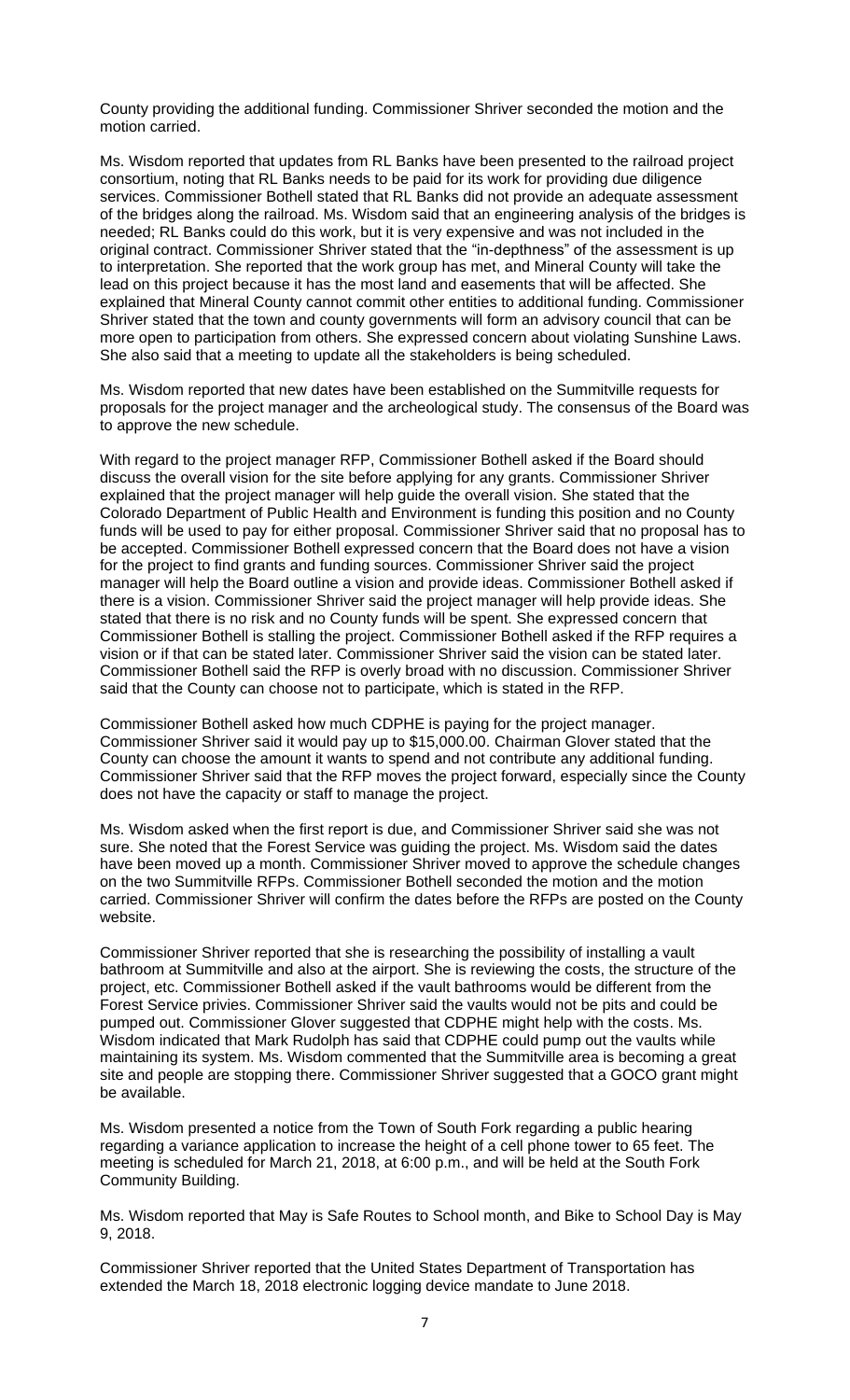Commissioner Shriver asked the Board about its goal of a revenue plan for 2019. She asked if a tax question should be considered. Commissioner Bothell said that a contract from the George Baum Company to develop a plan had been submitted to the Board and asked about the status of hiring Alan Matlosz. Commissioner Shriver stated that it will take a year to develop a marketing plan to sell a tax increase and a grant to fund the process and a contractor will be needed. She asked if the Board wants to move forward to develop a plan.

Ms. Wisdom reported that the County lost \$108,000.00 in revenue in 2018 and the Assessor is projecting an additional loss of \$114,000.00 in 2019. Commissioner Bothell said that something has to be done because of the minimum wage increase and the loss of revenue. Chairman Glover asked which way the Board is leaning. Commissioner Bothell said that it is more likely for a sales increase to pass. Commissioner Shriver said a study should be done to see how much revenue a sales tax increase or a property tax increase would generate. Chairman Glover said that there is no option and hiring Mr. Matlosz at a maximum cost of \$20,000.00 is key. Commissioner Bothell moved to go forward in conversations with the George Baum Company. She stated that more discussion is needed with the company and noted that a description was requested by the company. She suggested that more discussion be held at the March 28, 2018, meeting. Commissioner Shriver suggested that research into available grants be done, also. She said the project will be less expensive if more research is completed in house. Commissioner Bothell asked how much had been budgeted for this project. Ms. Wisdom will confirm, but estimated that \$40,000.00 had been budgeted.

#### At 1:00 p.m., the meeting was recessed.

At 1:30 p.m., the meeting was reconvened. A public hearing was opened regarding a conditional use application. William Miller and Dixie Diltz, Land Use Department were present. Ms. Diltz explained that Mr. Miller is applying for a conditional use permit to operate a workshop that will build and repair pallets. The 5.93 acre property is located at 3358 East County Road 11 South in Monte Vista, and is zoned agricultural estate. Water to be used will come from a garden hose. Property owners were notified of the application on January 13, 2018. Notice of the public hearing was published on January 31, 2018. No comments have been received. The application was presented to the Planning and Zoning Board on February 20, 2018. The Planning and Zoning Board recommended approving the application with the condition that a legal survey of the property be received and that the Road and Bridge Department and the ditch company approve the new access to the property. Ms. Diltz reported that the survey has been received. A letter from the Bowen Drainage District stated it had no objections. Mr. Miller will be responsible for any repairs to the ditch. The Road and Bridge Department had no objections to the new access. Commissioner Shriver recommended adding a condition that the State requirements be met regarding water conditions and that an on-site wastewater treatment system be installed if employees are hired. Commissioner Shriver moved to approve the conditional use application. Commissioner Bothell seconded the motion and the motion carried. Book 590 Page 843

Mr. Miller asked what is needed if the business is sold with the property. Ms. Diltz explained that the new owner would have to apply for another conditional use permit. Chairman Glover said that the new owner will have to go through the process again.

At 1:40 p.m., the public hearing was closed.

Commissioner Shriver reported that the Gallagher Amendment is on the agenda for the upcoming CCI meeting.

The Board reviewed the revised letter of support for HVCC's grant application. The letter was approved and signed.

Commissioner Shriver recommended that the County letterhead be redesigned so that it does not have to be reprinted every time there is a leadership change. The consensus of the Board was to agree that this be done.

Ms. Diltz distributed an article regarding blight from the County Land Use Code Book. Chairman Glover asked if the Board could enforce the blight codes. Ms. Diltz reported that Levi Shaw applied for a conditional use permit to place a single-wide trailer on the property on February 23, 2018. She reported that Mr. Shaw has indicated that there is a well on the property, as well as a septic system and electrical. Chairman Glover stated that the existence of the septic system should be confirmed and that the property should be cleaned up, even if the conditional use application is approved.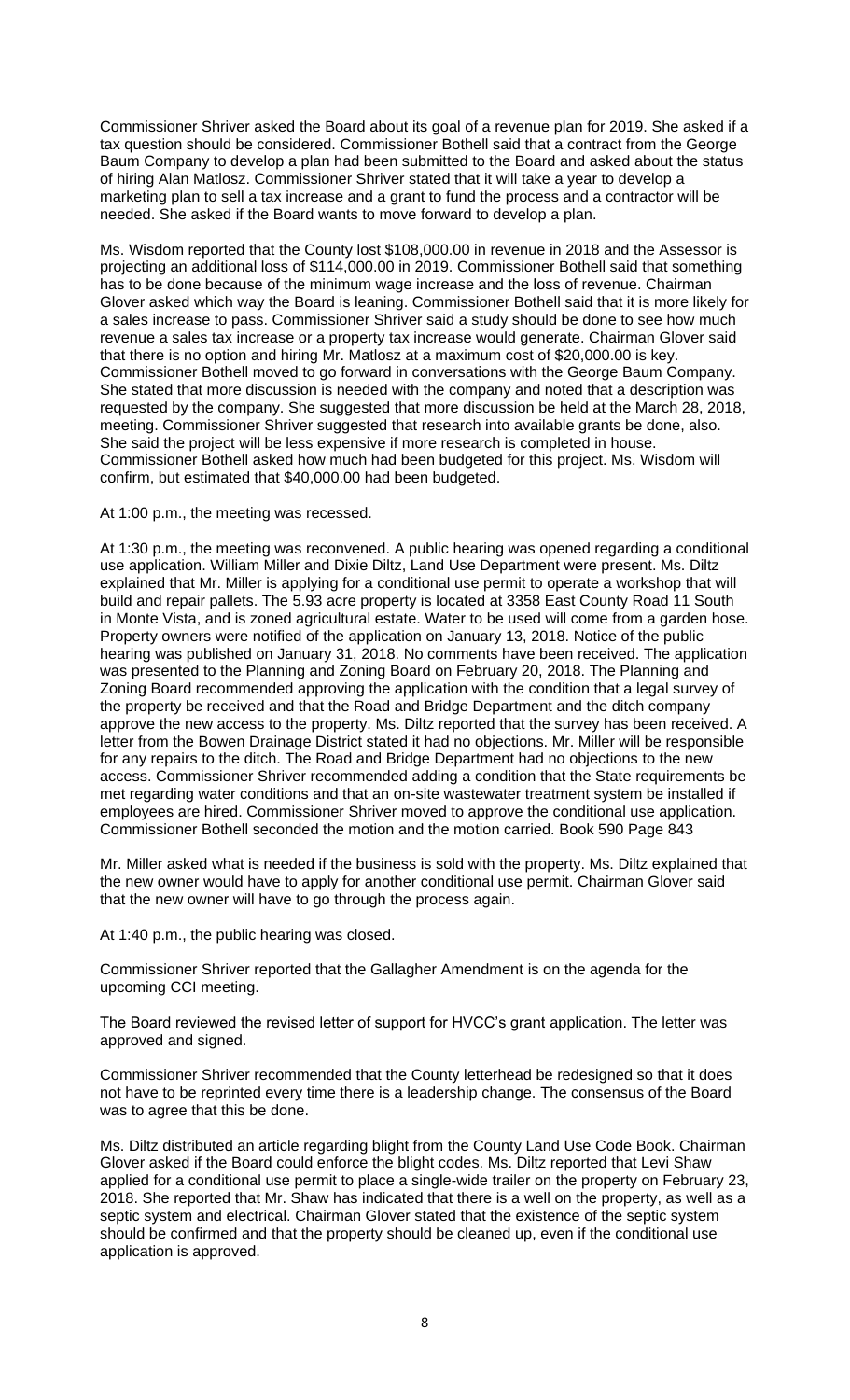At 2:00 p.m., a public hearing was opened. Steven (Levi) Shaw, Brenda Rippe, and Dixie Diltz, Land Use Department, were present to discuss blight issues on Mr. Shaw's and Ms. Rippe's property on Highway 160.

Ms. Diltz reported that several letters have been sent to Mr. Shaw, asking him to clean up the property. Two letters were sent in 2015 (January and June); a letter was sent on November 9, 2017; a follow-up letter was sent on February 2, 2018. The complaint includes vehicles and miscellaneous items on the property. There is a camper on the property that appears to be lived in; no permanent residence has been built. There are porta-potties on the property. Mr. Shaw was given 30 days to clean up the property and move the recreational vehicles.

Mr. Shaw stated that the property has been cleaned up a great deal, and said it will take a yearand-a-half to completely clean it. Mr. Shaw stated that a map and his plans for a home were not included in the packet presented to the Board. He said that he is moving a 16-foot by 80-foot trailer, which has not yet been purchased, onto the property and has applied for a conditional use permit to do so. Mr. Shaw said the trailer will be placed behind the trees, when the trees grow. He stated that he has to live there until he gets the trailer in June or July.

Chairman Glover asked if Mr. Shaw is living in the fifth-wheel camper. He also asked about the other vehicles on the property. Mr. Shaw reported that there is another camper, and there are trailers, a semi, and storage containers on the property. Commissioner Shriver asked how large the property is. Mr. Shaw said it is 22.5 acres and that it has a septic system, electricity, and a well, which have been on the property since the 1960s. Mr. Shaw said that he and Ms. Rippe moved from three places to this property and because of health problems are unable to clean up the property in 30 days. Ms. Diltz suggested that the issue be revisited at the Planning and Zoning Board meeting on April 17, 2018, and again at the April 25, 2018, BOCC meeting. Chairman Glover asked that it be determined that the septic system and the well are workable, and more time be allowed because of the health issues. Mr. Shaw said that they do not like living like this. Chairman Glover recommended that the decision of the Planning and Zoning Board be reviewed and the clean-up progress be reviewed in June or July.

Chairman Glover stated that the County needs to be protected with a vote to extend the time allowed to clean up the property. Commissioner Shriver agreed and asked what the purpose is of chemical containers on the property. Mr. Shaw said the chemical containers are being repurposed and used as greenhouses to grow tomatoes. He noted that this area of the property will be fenced. Commissioner Shriver said that the clean-up progress should be evaluated in April. Ms. Diltz said that the conditional use application is pending and recommended that the clean-up continue to move forward, and that the septic system be inspected.

Mr. Shaw stated that it is a conflict of interest when a member of the Planning and Zoning Board has a septic company. Chairman Glover explained who the members of the Planning and Zoning Board are.

Commissioner Bothell said that the BOCC wants to know that the clean-up is moving forward. Mr. Shaw asked for a list of complaints and Ms. Diltz stated that she will be recording any complaints received on the conditional use permit. Commissioner Bothell explained the rules regarding living in the camper, and said that she understood the need for the trailers and the hay on the property. Mr. Shaw asked if the rules were voted on, and Commissioner Shriver explained that the rules were voted on by the BOCC long ago. The public hearing was closed.

At 2:25 p.m., a public hearing was opened. Dixie Diltz, Land Use Department, and Steve Graham were present to discuss a conditional use application for a hut-to-hut lodging system on various mining claims in the Summitville area. The property consists of four parcels that are 10.33 acres each. One parcel is zoned agricultural forestry; three parcels are zoned agricultural estate. Ms. Diltz reported that surrounding property owners were notified on January 22, 2018. Notice of the public hearing was published on January 31, 2018. No comments have been received. The Planning and Zoning Board reviewed the application February 20, 2018. The Planning and Zoning Board recommended approval of the application with the condition that only two yurts or cabins plus two accessory buildings be built per parcel. Ms. Diltz explained that this would allow eight rental structures and eight accessory structures.

The Board and Mr. Graham discussed the need for a septic system based on the minimum requirements of the Board of Health. Mr. Graham said the rules allow for an approved vault or septic system. He stated that he might apply for a variance for a pit privy, because he is not expecting that the lodging system will be used much over the next two years. He said that there is very little chance of ground water contamination, and that either system would be workable. He said he would install a vault, if a pit privy is not approved.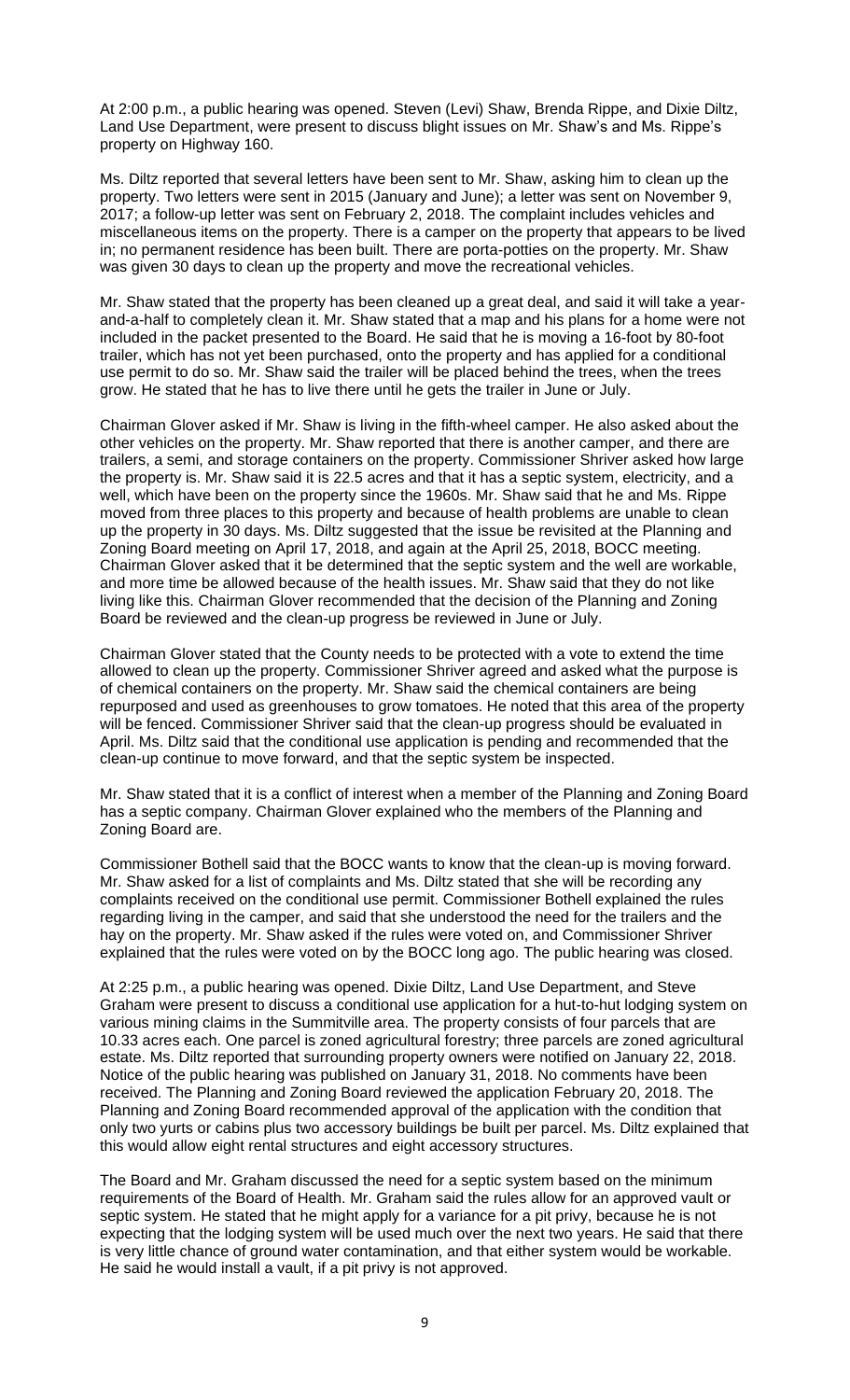Commissioner Shriver said that there are groups of people who use the Tenth Mountain Division lodging system, and noted that there are four yurts on Cumbres Pass. She said that Forest Service cabins are used, as well. She said that Mr. Graham's lodging system is a viable activity. Commissioner Bothell asked how the system would be advertised. Mr. Graham said that it would be advertised on social media, through word of mouth, and on the company's website. Commissioner Bothell asked what the cost will be to use the lodging system. Mr. Graham said the charge would be from \$169.00 to \$269.00 per might. The larger huts will be more expensive. Commissioner Shriver moved to approve the conditional use application with the conditions recommended by the Planning and Zoning Board and the addition of an on-site wastewater treatment system that complies with County rules. Commissioner Bothell seconded the motion and the motion carried. Book 590 Page 838

The public hearing was closed.

At 2:27 p.m., the BOCC meeting was adjourned.

Attest:

Gene Glover, Chairman Mona Syring Chairman of the Board Chairman of the Board

COUNTY COMMISSIONERS' PROCEEDINGS

State of Colorado (a) ss County of Rio Grande )

The Board of Rio Grande County Commissioners met in regular session on Wednesday, March 28, 2018. Members present were Chairman Gene Glover, Commissioner Suzanne Bothell, Commissioner Karla Shriver, County Administrator Roni Wisdom, and Clerk of the Board Mona Syring.

\_\_\_\_\_\_\_\_\_\_\_\_\_\_\_\_\_\_\_\_\_\_\_\_\_\_\_\_\_\_\_\_\_\_\_\_\_\_\_\_\_\_\_\_\_\_\_\_\_\_\_\_\_\_\_\_\_\_\_\_\_\_\_\_\_\_\_\_\_\_\_\_\_\_\_\_

At 9:00 a.m., Chairman Glover called the Board meeting to order and gave the opening prayer. The Pledge of Allegiance was said.

Commissioner Bothell moved to approve the agenda with the additions of a letter of support and updates from Commissioners Bothell and Shriver. Commissioner Shriver seconded the motion and the motion carried.

Chairman Glover asked if there were any public comments and there were none.

Commissioner Shriver moved to approve the March 14, 2018, minutes with changes. Commissioner Bothell seconded the motion and the motion carried.

The consent agenda, which included the March 2018 end-of-the-month vouchers and March 2018 payroll, was presented. Commissioner Bothell moved to approve the consent agenda. Commissioner Shriver seconded the motion and the motion carried. Vouchers to be voided were presented. Commissioner Bothell moved to void the vouchers. Commissioner Shriver seconded the motion and the motion carried. The voided vouchers, in the amount of \$845.60, include:

| Jacky Acosta         | \$100.00 | Check never cashed                       |
|----------------------|----------|------------------------------------------|
| Del Norte Auto       | \$24.88  | Check never cashed                       |
| CO Dept. of Revenue  | \$560.72 | Payroll check; did not have to be issued |
| CO Children's Immun. | \$160.00 | Participant was sponsored                |

### **MARCH 2018 MID-MONTH VOUCHERS**

| <b>VENDOR</b>            | <b>SERVICE</b>                       | <b>AMOUNT</b> |
|--------------------------|--------------------------------------|---------------|
| 4 Rivers Equipment, LLC. | Acct# 8248                           | \$288.15      |
| Alta Fuels, LLC          | Inv Cont - 175037, 175699/Acct# 1935 | \$16,014.98   |
| Alta Fuels, LLC          | Acct# 1935                           | \$254.60      |
| Angie Medina, Rn, Msn    | Qmap Class/Acct RGSO                 | \$240.00      |
| <b>Antonio Martinez</b>  | Pay for February 2018                | \$525.75      |
| Arlan's Pro Service      | Customer Id 18                       | \$688.50      |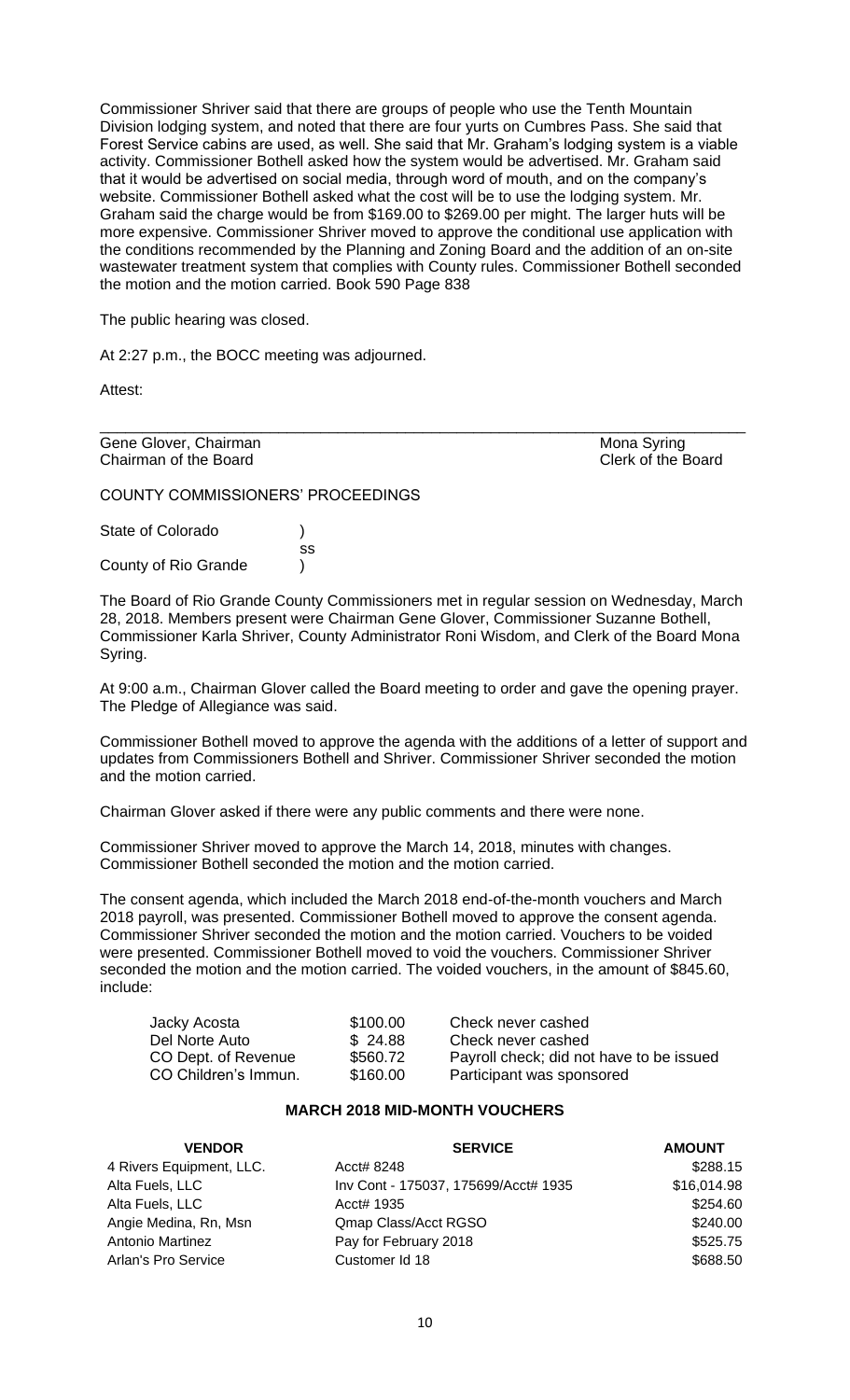| Brown's Septic Svc Inc.                                           | Septic Services for Rented Portable Restrooms                           | \$82.00            |
|-------------------------------------------------------------------|-------------------------------------------------------------------------|--------------------|
|                                                                   | Check for no heat. Found bad fuse and bad                               |                    |
|                                                                   | wiring. 1 bad relay. 1 unit needs blow wheel.                           |                    |
|                                                                   | Also needs an ignition module. Did get one                              |                    |
| <b>Brumley Plumbing Heating</b><br><b>CDHS Central Accounting</b> | furnace running<br><b>MTC Breakdown</b>                                 | \$544.29<br>\$3.00 |
| CenturyLink                                                       | 7198524781                                                              | \$428.22           |
| CenturyLink                                                       | 7196579017478                                                           | \$148.34           |
| CenturyLink                                                       | 719-657-3325-233                                                        | \$58.85            |
| Chaffee Cnty Public Hlth                                          | <b>EPSDT Contract Billing for February 2018</b>                         | \$1,445.00         |
|                                                                   | Removed smashed vent pipe and installed new                             |                    |
| Chavez Plumbing & Heating, LLC                                    | pipe for fresh air in the Annex                                         | \$237.06           |
| Colo Secretary of State                                           | Training - Election Certification/Cindy Hill -<br>Megan Wilson Gallegos | \$40.00            |
| Colorado Depart. of Revenue                                       | Acct# 01277561-0001                                                     | \$114.00           |
| <b>Conduent Business Solutions,</b>                               |                                                                         |                    |
| <b>LLC</b>                                                        | Land Records Management System                                          | \$1,479.60         |
| <b>Conduent Business Solutions,</b>                               |                                                                         |                    |
| <b>LLC</b>                                                        | <b>Computer Services</b>                                                | \$2,624.96         |
| Corvinue Group, LLC                                               | Acct RGSO/Control Panel Repair                                          | \$414.68           |
| <b>Costilla County Public</b>                                     | Tob Sub Contract Payment January 2018/Stepp                             | \$1,844.12         |
| <b>Costilla County Public</b>                                     | <b>EPSDT Contract Billing February 2018</b>                             | \$2,140.00         |
| Cynthia Ford                                                      | Salary                                                                  | \$1,485.00         |
| Cynthia Ford                                                      | Miles and Internet Phone                                                | \$564.95           |
| Dana Delaine                                                      | Acct RGSO/VA Mileage 198                                                | \$89.10            |
| Dixie Diltz                                                       | Miles for Blight and Training                                           | \$225.45           |
| El Paso County Coroner                                            | Acct# 451135                                                            | \$1,400.00         |
| Gunbarrel Station, Inc.                                           | Inv Cont - 557487                                                       | \$523.50           |
| Haynie's Inc.                                                     | Acct #7068                                                              | \$15.57            |
|                                                                   | Inv Cont - 21113, 294008, 294399, 294731,                               |                    |
|                                                                   | 213136, 213139, 297389, 297740, 298797,                                 |                    |
| Jack's Market                                                     | 299569, 299915/Acct# 4000                                               | \$138.77           |
| Jade Communications, LLC                                          | Acct# 2938                                                              | \$96.92            |
| Ken's Service Center                                              | Inv Cont - 49970, 49950/Acct# RGSO                                      | \$834.49           |
| <b>Kimberly Bryant</b>                                            | Monthly Pay for February 2018/Sim                                       | \$2,541.00         |
| Kimberly Vialpando                                                | February 2018 Pay                                                       | \$584.25           |
| Kristi Hillis                                                     | Monthly Pay for February 2018                                           | \$1,540.21         |
| Lake County Health Dept.                                          | February 2018                                                           | \$725.00           |
| Lenco West, Inc.                                                  | <b>Nuts and Bolts</b>                                                   | \$150.10           |
|                                                                   | Fold Over Suicide Card Design/Speak Now                                 |                    |
| Master Print & Web Design, Inc.                                   | <b>Brochure/Printing Of Brochure</b>                                    | \$502.77           |
| MDS Waste & Recycle, Inc.                                         | Acct# 636860020167/Trash Pickup                                         | \$99.00            |
| MDS Waste & Recycle, Inc.                                         | Acct# 2649                                                              | \$143.00           |
| Meadow Gold Dairies, Inc.                                         | Inv Cont - 81000504                                                     | \$339.30           |
| <b>MHC Kenworth</b>                                               | Bootshift Round/Customer #18057                                         | \$82.27            |
| Mobile Record Shredders, LLC                                      | Shredding                                                               | \$65.00            |
| Monte Vista Cooperative                                           | Acct# 4530243/Propane                                                   | \$255.11           |
|                                                                   | Acct# 4530243/Husqvarna Z246 20 Hp End                                  |                    |
| Monte Vista Cooperative                                           | 46In - Z Turn Mower                                                     | \$2,249.95         |
| Myers Brothers Truck and Tractor,                                 |                                                                         |                    |
| Inc.                                                              | Unit 136/Unit 93/Unit 89/Unit 76                                        | \$1,115.93         |
| Parts Plus of New Mexico, Inc.                                    | Acct# 13016                                                             | \$110.39           |
| Pro Com                                                           | Pre-Employment                                                          | \$41.00            |
| Pro Com                                                           | Pre-Employment                                                          | \$37.00            |
| <b>Renshaw Locksmith Service</b>                                  | Replaced Codelock 5210Ss - Office Door lock                             | \$499.50           |
| Rio Grande County Clerk                                           | Vehicle Reg/2018 Dodge Grand Caravan                                    | \$7.20             |
| Rio Grande Hospital                                               | Lab Collection Fee                                                      | \$34.00            |
| <b>Rios Associates</b>                                            | Registration for Dianne/Champs & Dms                                    | \$799.00           |
| S & S Distribution, Inc.                                          | Water                                                                   | \$27.00            |
| S & S Distribution, Inc.                                          | Water                                                                   | \$33.40            |
| S & S Distribution, Inc.                                          | March Water                                                             | \$45.00            |
| Saguache Co Public Health                                         | <b>EPSDT Services for February 2018</b>                                 | \$775.00           |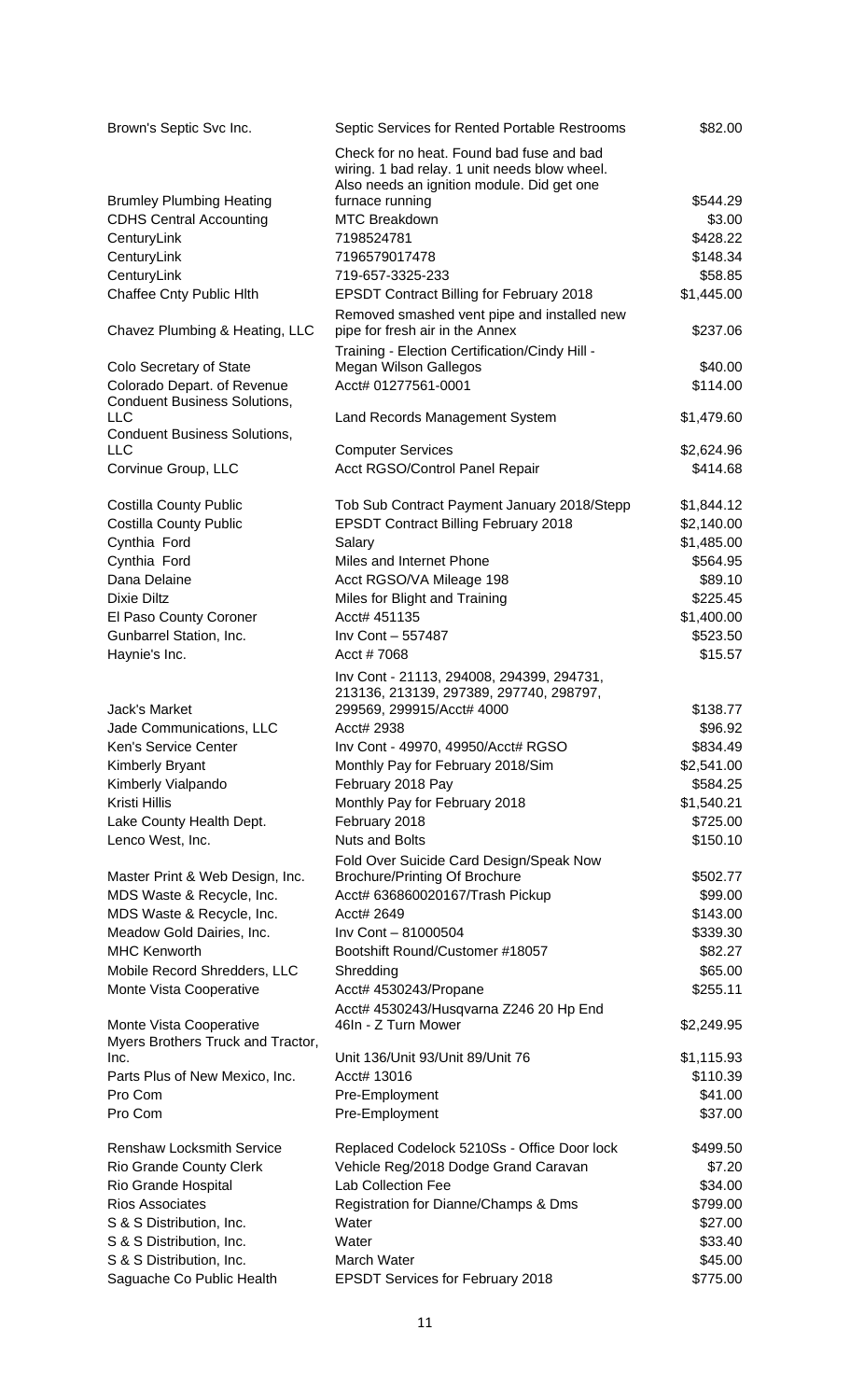| Saguache Co Public Health      | Tob Sub Contract Payment/January 2018           | \$1,794.38  |
|--------------------------------|-------------------------------------------------|-------------|
| Salida Fire Extinguisher       | Service Call/Fire Extinguisher Inspection       | \$52.00     |
| Sam's Club                     | Acct# *********10182546                         | \$419.53    |
| San Luis Valley Council        | 2018 Funding/Cog Dues                           | \$14,010.00 |
| Sanofi Pasteur, Inc.           | Ixiaro Jap B Encp                               | \$556.82    |
| <b>Shamrock Foods Company</b>  | Acct# 86268                                     | \$1,800.53  |
| SLV Parts, Inc.                | Inv Cont - 62154/Acct#7046                      | \$32.68     |
| SLV Parts, Inc.                | Acct# 7048                                      | \$21.36     |
| South Fork Lumber              | Hex Bolts and Nuts                              | \$7.99      |
| Southern Colorado Cnty Clerks  | Meals Spring Conference 7 @ \$12 Each           | \$84.00     |
| State of Colorado              | March 2018 Renewals                             | \$449.27    |
|                                | Inv Cont - 2066481119, 2068380814,              |             |
|                                | 4060990812, 2089141257, 4064690820/ Acct#       |             |
| <b>Summit Market</b>           | 4000 RG Sheriff                                 | \$299.55    |
| Suntrust Equipment, Corp       | Customer# 405344/Contract# 443-4008845-001      | \$10,547.00 |
|                                | Razor Package - Razor 8' Sweeper Pkg            |             |
| The Fod Control Corporation    | <b>W/Pintle Hook</b>                            | \$3,995.00  |
| <b>Top Value</b>               | Rio Grande County Road and Bridge               | \$22.01     |
| Torres Plumbing & Heating, LLC | Acct# 5660/Repair Lavs @ Jail                   | \$6,843.95  |
| <b>Total Office Solutions</b>  | <b>Office Supplies</b>                          | \$167.95    |
| <b>Total Office Solutions</b>  | <b>Office Supplies</b>                          | \$57.45     |
| <b>Total Office Solutions</b>  | Moistener/Stamps                                | \$96.73     |
| Town of Del Norte              | 1512.01-1892.01 - 1822.01 - 1538.01             | \$324.09    |
| United Reprographic            | Maintenance Agreement                           | \$220.37    |
| <b>Valley Publishing</b>       | <b>CU - Mullett - Public Notice</b>             | \$24.00     |
| Vaxcare, Inc.                  | Dec 2017/Vaccine Fee/Jan 2018                   | \$541.14    |
|                                | 2-Cft8- 60 Complete Filter Units for Courthouse |             |
| Vendola Plumbing, Inc.         | <b>Boiler</b>                                   | \$411.81    |
| <b>Verizon Wireless</b>        | Acct# 765509857-00004                           | \$1,260.98  |
| <b>Verizon Wireless</b>        | Acct# 765509857-00005                           | \$171.01    |
| <b>Verizon Wireless</b>        | Acct# 765509857-00006                           | \$271.64    |
| <b>Verizon Wireless</b>        | Acct# 842020320-00001                           | \$62.64     |
| <b>Verizon Wireless</b>        | Acct# 765509857-00002                           | \$290.73    |
| Victim Assistance Fund         | MTC Breakdown                                   | \$3.00      |
| <b>Wagner Equipment</b>        | Inv Cont - Pooc2041012                          | \$410.52    |
| Waste Management-              | Acct# 05925-74006                               | \$220.82    |
|                                | Entrustedmail Zixgateway E-Mail 12-Month        |             |
| <b>WSB Computer Services</b>   | <b>Encryption License</b>                       | \$540.00    |
| <b>WSB Computer Services</b>   | <b>Recycling Fees</b>                           | \$50.60     |
| <b>WSB Computer Services</b>   | Rack and Switch                                 | \$567.60    |
|                                | 48 Port Poe Managed Switch, Patch Cables,       |             |
| <b>WSB Computer Services</b>   | Rack and Cabling Material                       | \$2,922.80  |
| Xcel Energy                    | Acct# 53-1083310-0                              | \$2,211.21  |
| <b>TOTAL</b>                   |                                                 | \$99,554.39 |

# **MARCH 2018 END-OF-THE-MONTH VOUCHERS**

| <b>VENDOR</b>                                                   | <b>SERVICE</b>                                                                  | <b>AMOUNT</b> |
|-----------------------------------------------------------------|---------------------------------------------------------------------------------|---------------|
| <b>Agency Tourism Marketing</b>                                 | Leads Processing                                                                | \$50.00       |
| Airgas USA, LLC                                                 | Inv Cont - 9073312297, 9073803090<br>Tob Sub Contract Payment for February 2018 | \$644.96      |
| Alamosa Co Nursing Svc                                          | Ph.                                                                             | \$2,174.92    |
| Alamosa County                                                  | March Rent<br>Inv Cont - 177199, 177206, 177391,                                | \$300.00      |
| Alta Fuels, LLC                                                 | 177858/Acct# 1935<br>Inv Cont - 177199, 177206, 177391,                         | \$5,931.45    |
| Alta Fuels, LLC                                                 | 177858/Acct# 1935                                                               | \$10,698.81   |
| Alta Fuels, LLC                                                 | Acct# 1935                                                                      | \$2,446.46    |
| Avionics Specialists, LLC<br><b>Business Solutions Leasing,</b> | <b>AWOS Maintenance</b>                                                         | \$1,350.00    |
| Inc.                                                            | Copier Lease                                                                    | \$60.10       |
| CenturyLink                                                     | 7196579167029                                                                   | \$66.19       |
| CenturyLink                                                     | 7196570646508                                                                   | \$166.94      |
| CenturyLink                                                     | 7196573454758                                                                   | \$59.56       |
| CenturyLink                                                     | 7198735588534                                                                   | \$52.55       |
| Ciello Powered by SLVREC                                        | Acct# 7000708800                                                                | \$59.95       |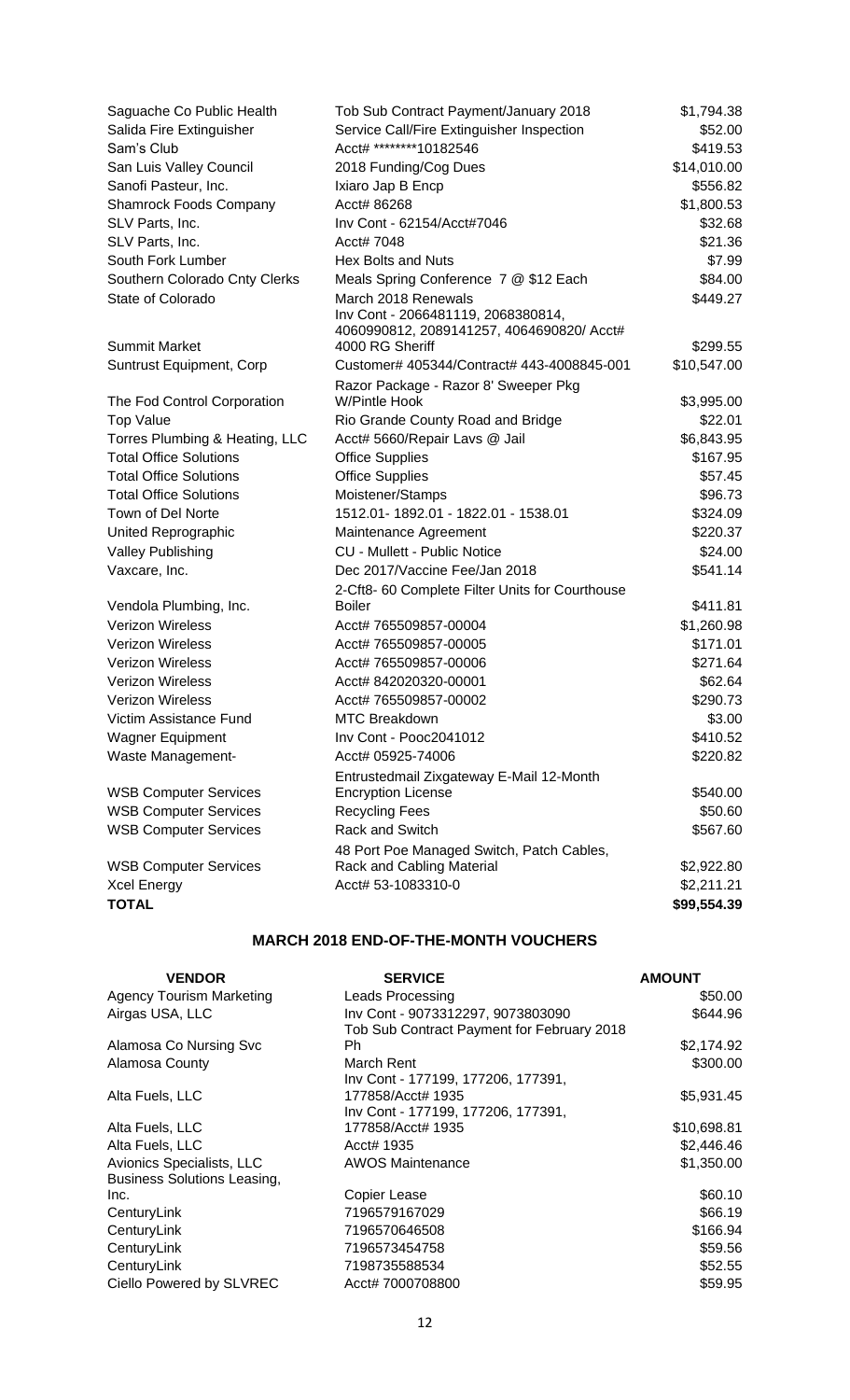| Ciello Powered by SLVREC                                     | Acct# 7000758500 Admin Building                                    | \$13.99            |
|--------------------------------------------------------------|--------------------------------------------------------------------|--------------------|
| Ciello Powered by SLVREC                                     | Acct# 7000758500 Admin Building                                    | \$13.96            |
| Ciello Powered by SLVREC                                     | Acct# 7000758500 Admin Building                                    | \$13.96            |
| Ciello Powered by SLVREC                                     | Acct# 7000758500 Admin Building                                    | \$13.96            |
| Ciello Powered by SLVREC                                     | Acct# 7000758500 Admin Building                                    | \$13.96            |
| Ciello Powered by SLVREC                                     | Acct# 7000758500 Admin Building                                    | \$13.96            |
| Ciello Powered by SLVREC                                     | Acct# 7000758500 Admin Building                                    | \$13.96            |
| Ciello Powered by SLVREC                                     | Acct#7000703800 Museum                                             | \$97.28            |
| Ciello Powered by SLVREC                                     | Acct#7000751300 Annex                                              | \$69.68            |
| Ciello Powered by SLVREC                                     | Acct#7000751300 Annex                                              | \$23.28            |
| Ciello Powered by SLVREC                                     | Acct#7000751300 Annex                                              | \$23.28            |
| Ciello Powered by SLVREC                                     | Acct#7000751300 Annex                                              | \$151.32           |
| Ciello Powered by SLVREC                                     | Acct#7000751300 Annex                                              | \$11.64            |
| Ciello Powered by SLVREC                                     | Acct#7000751300 Annex                                              | \$116.40           |
| Ciello Powered by SLVREC                                     | Acct#7000751300 Annex                                              | \$69.84            |
| Ciello Powered by SLVREC                                     | Acct#7000751300 Annex                                              | \$11.64            |
| Ciello Powered by SLVREC                                     | Acct#7000751300 Annex                                              | \$81.48            |
| Ciello Powered by SLVREC                                     | Acct#7000751300 Annex                                              | \$11.64            |
| Ciello Powered by SLVREC                                     | Acct#7000751300 Annex                                              | \$11.64            |
| Ciello Powered by SLVREC                                     | Acct# 7000751200 Sheriff                                           | \$526.70           |
| <b>CLIA Laboratory Program</b><br><b>Colorado Outfitters</b> | Certificate Fee for Lab Users 2018                                 | \$150.00           |
| Association                                                  | 1/4 Page Ad/Rio Grande County Outfitters                           | \$700.00           |
| <b>Computer Information</b>                                  | New Capital Asset Software and End of Year                         |                    |
| Concepts, Inc.                                               | Forms                                                              | \$263.94           |
| <b>Computer Information</b>                                  | New Capital Asset Software and End of Year                         |                    |
| Concepts, Inc.                                               | Forms                                                              | \$3,590.00         |
| <b>Computer Information</b><br>Concepts, Inc.                | Annual Peopleware Agreement                                        | \$15,890.00        |
| <b>Conduent Business</b>                                     |                                                                    |                    |
| Solutions, LLC                                               | <b>Track Search</b>                                                | \$25.00            |
| <b>Conejos County Nursing</b>                                | Tob Grant February 2018                                            | \$1,520.15         |
| <b>Costilla County Public</b>                                | Tob Sub Contract Pymt February 2018 Stepp                          | \$3,140.70         |
| <b>Creede Arts Council</b>                                   | 2018 Sponsorship                                                   | \$650.00           |
| Cynthia Ford                                                 | <b>Healthcare Coalition Coord - Miles</b>                          | \$185.85           |
| Cynthia Ford                                                 | Healthcare Coalition Coord - Contract Salary                       | \$1,830.00         |
| Cynthia Ford                                                 | Healthcare Coalition Coord - Contract Salary                       | (\$280.00)         |
| Dianne Koshak                                                | Miles for Meetings                                                 | \$26.10            |
| Dianne Koshak                                                | Miles for Meetings                                                 | \$27.00            |
| Dianne Koshak                                                | <b>Miles for Meetings</b>                                          | \$6.30             |
| Digitcom Electronics, Inc.                                   | Install Dash mount Radio                                           | \$813.88           |
| Direct TV                                                    | Acct# 045235405                                                    | \$178.98           |
| Early Childhood Council                                      | Healthy Community Services February 2018                           | \$1,666.67         |
| Edifice Creative, LLC                                        | Monthly Tourism Engine Usage                                       | \$54.63            |
| <b>Emily Brown</b>                                           | Miles to Meetings                                                  | \$30.60            |
|                                                              |                                                                    | \$61.20            |
| <b>Emily Brown</b>                                           | Miles to Meetings                                                  |                    |
| <b>Emily Brown</b>                                           | Miles to Meetings                                                  | \$41.20            |
| <b>Emily Brown</b>                                           | Miles to Meetings                                                  | \$61.20            |
| <b>Emily Brown</b>                                           | Miles to Meetings                                                  | \$13.50            |
| <b>Emily Brown</b>                                           | Miles to Meetings                                                  | \$30.60            |
| <b>First Bankcard</b>                                        | Facebook Boost                                                     | \$28.96            |
| <b>First Bankcard</b>                                        | Subscription to Arnav<br>Acct#4804079969931595/2016 Shsg P1 L2- P1 | \$36.00            |
| <b>First Bankcard</b>                                        | L3- M&A<br>Acct#4804079969931595/2016 Shsg P1 L2- P1               | \$234.91           |
| <b>First Bankcard</b>                                        | L3- M&A<br>Acct#4804079969931595/2016 Shsg P1 L2- P1               | \$65.94            |
| <b>First Bankcard</b>                                        | L3- M&A<br>Acct#4804079969931595/2016 Shsg P1 L2- P1               | \$497.00           |
| <b>First Bankcard</b>                                        | L3- M&A<br>Acct#4804079969931595/2016 Shsg P1 L2- P1               | \$20.00<br>\$52.44 |
| <b>First Bankcard</b><br><b>First Bankcard</b>               | L3- M&A<br>Acct#4804079969931595/2016 Shsg P1 L2- P1<br>L3- M&A    | \$176.00           |
|                                                              | Acct#4804079969931595/2016 Shsg P1 L2- P1                          |                    |
| <b>First Bankcard</b>                                        | L3- M&A<br>Acct#4804079969931595/2016 Shsg P1 L2- P1               | \$262.70           |
| <b>First Bankcard</b>                                        | L3- M&A<br>Acct#4804079969931595/2016 Shsg P1 L2- P1               | \$14.99            |
| <b>First Bankcard</b>                                        | L3- M&A                                                            | \$6.70             |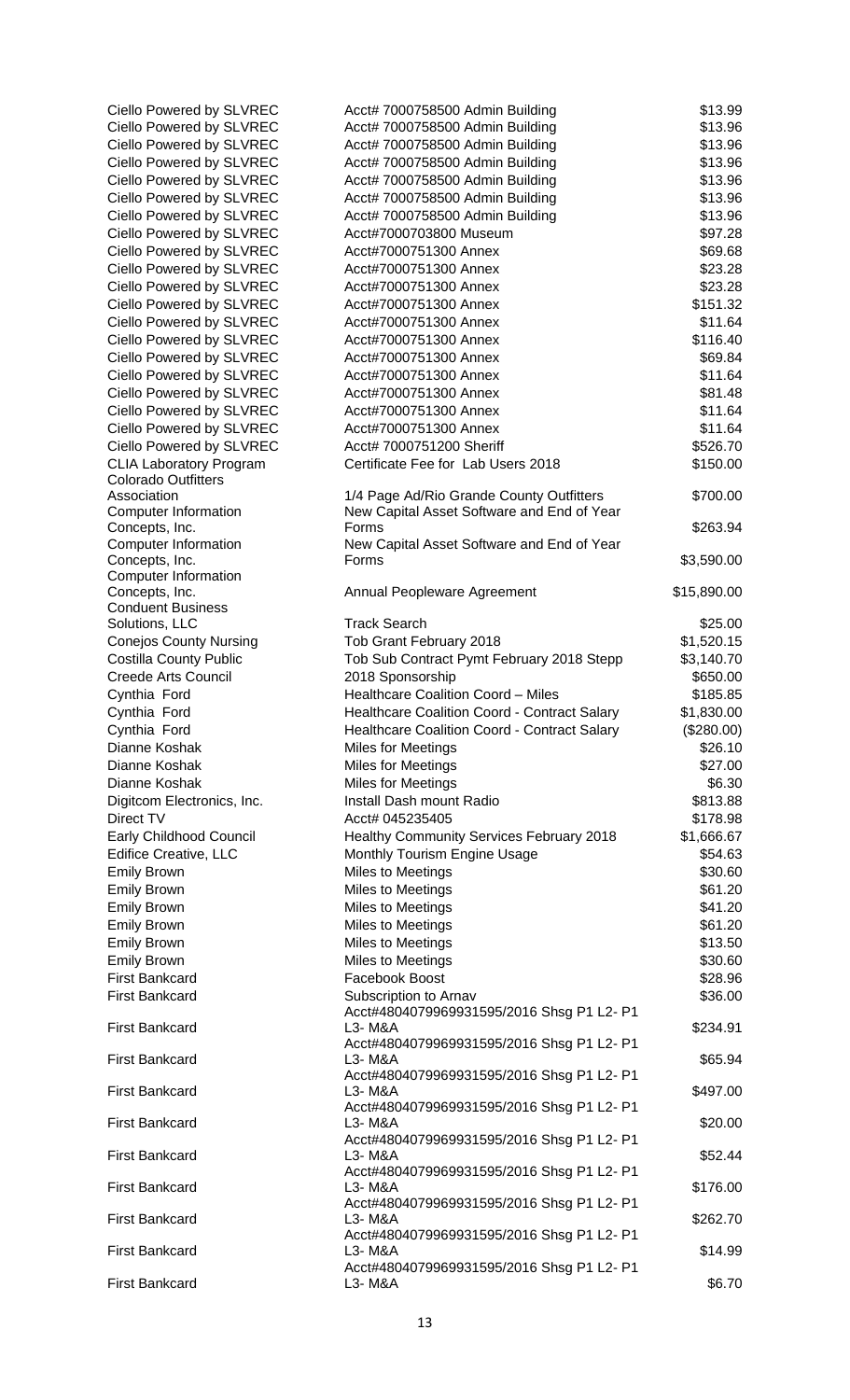|                                | Acct#4804079969931595/2016 Shsg P1 L2- P1             |            |
|--------------------------------|-------------------------------------------------------|------------|
| <b>First Bankcard</b>          | L3- M&A                                               | \$848.20   |
|                                | Acct#4804079969931595/2016 Shsg P1 L2- P1             |            |
| <b>First Bankcard</b>          | L3- M&A                                               | \$34.98    |
|                                | Acct#4804079969931595/2016 Shsg P1 L2- P1             |            |
| <b>First Bankcard</b>          | L3- M&A                                               | \$60.62    |
|                                | Acct#4804079969931595/2016 Shsg P1 L2- P1             |            |
| <b>First Bankcard</b>          | L3- M&A<br>Acct#4804079969931595/2016 Shsg P1 L2- P1  | \$14.00    |
| <b>First Bankcard</b>          | L3- M&A                                               | \$342.51   |
|                                | Acct#4804079969931595/2016 Shsg P1 L2- P1             |            |
| <b>First Bankcard</b>          | L3- M&A                                               | \$1,441.30 |
|                                | Acct#4804079969931595/2016 Shsg P1 L2- P1             |            |
| <b>First Bankcard</b>          | L3- M&A                                               | \$83.51    |
|                                | Acct#4804079969931595/2016 Shsg P1 L2- P1             |            |
| <b>First Bankcard</b>          | L3- M&A                                               | \$220.96   |
|                                | Acct#4804079969931595/2016 Shsg P1 L2- P1             |            |
| <b>First Bankcard</b>          | L3- M&A                                               | \$110.25   |
| <b>First Bankcard</b>          | Acct#4804079969931595/2016 Shsg P1 L2- P1<br>L3- M&A  | \$410.50   |
|                                | Acct#4804079969931595/2016 Shsg P1 L2- P1             |            |
| <b>First Bankcard</b>          | L3- M&A                                               | \$779.44   |
|                                | Acct#4804079969931595/2016 Shsg P1 L2- P1             |            |
| <b>First Bankcard</b>          | L3- M&A                                               | \$357.84   |
|                                | Acct#4804079969931595/2016 Shsg P1 L2- P1             |            |
| <b>First Bankcard</b>          | L3- M&A                                               | \$65.87    |
|                                | Acct#4804079969931595/2016 Shsg P1 L2- P1             |            |
| <b>First Bankcard</b>          | L3- M&A                                               | \$212.19   |
|                                | Acct#4804079969931595/2016 Shsg P1 L2- P1             |            |
| <b>First Bankcard</b>          | L3- M&A                                               | \$331.03   |
| <b>First Bankcard</b>          | Acct#4804079969931595/2016 Shsg P1 L2- P1             |            |
|                                | L3- M&A<br>Acct#4804079969931595/2016 Shsg P1 L2- P1  | \$100.00   |
| <b>First Bankcard</b>          | L3- M&A                                               | \$243.41   |
|                                | Acct#4804079969931595/2016 Shsg P1 L2- P1             |            |
| <b>First Bankcard</b>          | L3- M&A                                               | \$547.12   |
|                                | Acct#4804079969931595/2016 Shsg P1 L2- P1             |            |
| <b>First Bankcard</b>          | L3- M&A                                               | \$137.94   |
|                                | Acct#4804079969931595/2016 Shsg P1 L2- P1             |            |
| <b>First Bankcard</b>          | L3- M&A                                               | \$1,907.22 |
|                                | Acct#4804079969931595/2016 Shsg P1 L2- P1             |            |
| <b>First Bankcard</b>          | L3- M&A                                               | \$12.40    |
| <b>First Bankcard</b>          | Acct#4804079969931595/2016 Shsg P1 L2- P1<br>L3- M&A  | \$50.75    |
|                                | Acct#4804079969931595/2016 Shsg P1 L2- P1             |            |
| <b>First Bankcard</b>          | L3- M&A                                               | \$1,902.30 |
|                                | Acct#4804079969931595/2016 Shsg P1 L2- P1             |            |
| <b>First Bankcard</b>          | L3- M&A                                               | \$183.75   |
|                                | Acct#4804079969931595/2016 Shsg P1 L2- P1             |            |
| <b>First Bankcard</b>          | L3- M&A                                               | \$105.73   |
| Galls, LLC                     | Acct# 3737546                                         | \$26.36    |
| Galls, LLC                     | Acct# 3737546                                         | \$1,196.71 |
| Gobins, Inc.                   | Acct# 21609                                           | \$32.82    |
| Gobins, Inc.                   | Acct# 13756 Fru87431/Fuu80195                         | \$140.89   |
| Gobins, Inc.                   | Acct# 13756 Fru87431/Fuu80195                         | \$42.04    |
|                                | Acct# 13756/#2011109690                               |            |
| Gobins, Inc.                   |                                                       | \$87.00    |
| Gobins, Inc.                   | Acct# 21611                                           | \$34.73    |
| <b>Great America Financial</b> | Agreement# 025-1070947-0000                           | \$349.13   |
| <b>Great America Financial</b> | Agreement# 015-0875950-000                            | \$331.32   |
| Great America Financial        | Agreement# 015-0875950-000                            | \$120.68   |
| <b>Great America Financial</b> | Agreement# 016-0939369-000                            | \$136.17   |
| Grover Hathorn                 | Board Meeting, Miles, Site Visit                      | \$50.00    |
| Grover Hathorn                 | Board Meeting, Miles, Site Visit                      | \$40.50    |
| Haynie's Inc.                  | Acct# 7066                                            | \$8.77     |
|                                | Acct# 7066                                            |            |
| Haynie's Inc.                  |                                                       | \$646.18   |
| Ida Salazar                    | Miles to Meetings                                     | \$230.40   |
|                                | Vinyl Lettering Detail and Logo for 3 Sides of<br>Van |            |
| Ivan Curley Signs & Designs    |                                                       | \$390.00   |
| Jaime Hurtado                  | <b>Basketball Sponsorship</b>                         | \$300.00   |
| Jean Borrego                   | Coord Salary Project 1 Planning                       | \$5,000.00 |
| Jean Borrego                   | Shsg 2016 Proj 1 Planning Supp/Mat/Verizon            | \$130.43   |
| Jean Borrego                   | Shsg2016 Miles/Proj 1 Planning                        | \$305.55   |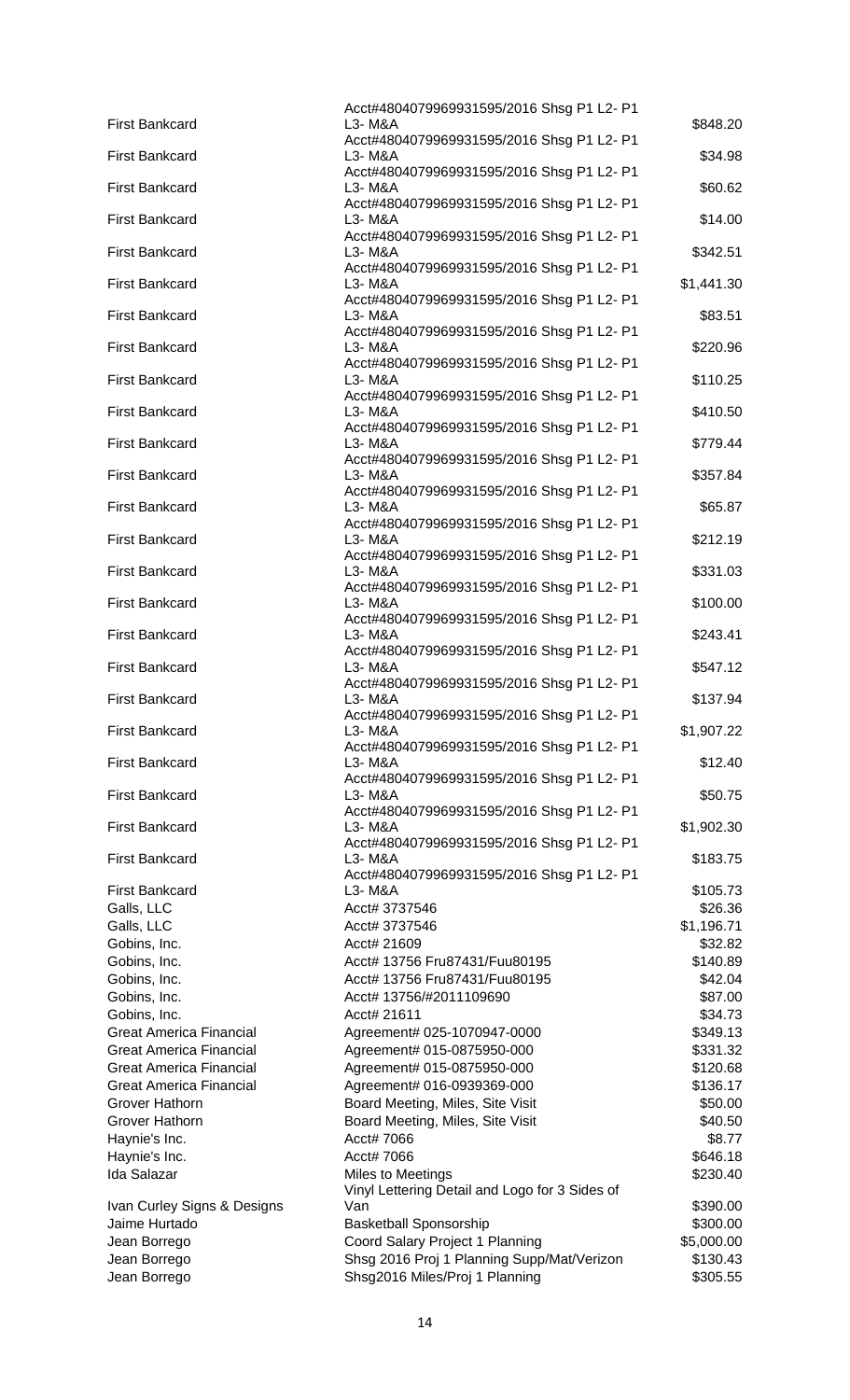| <b>KD Klene</b><br>Kleen Machine Hood                 | Acct# S10627172P<br>Acct RGSO Full Exhaust and Backsplash     | \$87.20     |
|-------------------------------------------------------|---------------------------------------------------------------|-------------|
| Cleaning                                              | Cleaning                                                      | \$400.00    |
| La Puente Home, Inc.                                  | For the Del Norte Food Bank                                   | \$500.00    |
| Lawson Product Inc.                                   | Contract# R142103                                             | \$15.96     |
| Lenco West, Inc.                                      | <b>Nuts and Bolts</b>                                         | \$8.64      |
| Lenco West, Inc.                                      | <b>Nuts and Bolts</b>                                         | \$2.74      |
| Leonard Brown                                         | Board Meeting and Site Visit                                  | \$50.00     |
| Leonard Brown                                         | Board Meeting and Site Visit                                  | \$27.00     |
| Leroy A Romero                                        | Monthly Office Cleaning March                                 | \$150.00    |
| Lyle Signs, Inc.                                      | Inv Cont - 000747045/Cust# R10011                             | \$633.27    |
| Lyle Signs, Inc.                                      | Inv Cont - 000747045/Cust# R10011                             | \$1,352.00  |
| Mackey Construction Co.<br>Master Print & Web Design, | 1 - 21" Band                                                  | \$29.95     |
| Inc.                                                  | Search Engine Optimization                                    | \$100.00    |
| <b>Michael Mitchell</b>                               | Board Meeting and Miles and Site Visit                        | \$50.00     |
| Michael Mitchell                                      | Board Meeting and Miles and Site Visit                        | \$30.15     |
| <b>Michael Sisneros</b>                               | Annual Test and Inspection/Backflow Preventer                 | \$75.00     |
| Monte Vista Chamber                                   | 2018 Sponsorship                                              | \$1,250.00  |
|                                                       | Inv Cont - 113944, 78134, 303, 728/Acct#                      |             |
| Monte Vista Cooperative                               | 4531231                                                       | \$58.33     |
| Monte Vista Cooperative                               | Inv Cont - 113944, 78134, 303, 728/Acct#<br>4531231           | \$11.50     |
|                                                       | Inv Cont - 113944, 78134, 303, 728/Acct#                      |             |
| Monte Vista Cooperative                               | 4531231                                                       | \$23.47     |
| Monte Vista Cooperative                               | Inv Cont - 113944, 78134, 303, 728/Acct#<br>4531231           | \$150.30    |
|                                                       | Inv Cont - 113944, 78134, 303, 728/Acct#                      |             |
| Monte Vista Cooperative                               | 4531231                                                       | \$26.14     |
| Monte Vista Machine Tool                              | <b>Bend Material for Tool Box</b>                             | \$20.00     |
| Myers Brothers Truck And                              |                                                               |             |
| Tractor, Inc.                                         | Unit 76 - A32 - Unit 93                                       | \$281.51    |
| Nancy Molina                                          | Miles to Meetings                                             | \$77.40     |
| Nancy Molina                                          | Miles to Meetings                                             | \$39.00     |
| Nancy Molina                                          | Miles to Meetings                                             | \$45.43     |
| O & V Printing, Inc.                                  | Letterhead                                                    | \$339.45    |
| Paul Wertz                                            | Miles to Meetings                                             | \$12.60     |
| Paxvax, Inc.                                          | Vivotif Cap X4                                                | \$188.00    |
| Peggy J Kern                                          | Miles to Post Office                                          | \$9.00      |
| Pen Craft Design Company                              | Monthly Tourism Asst Feb 2018                                 | \$800.00    |
| Pitney Bowes, Inc.                                    | Acct# 0016457644                                              | \$295.00    |
| Pitney Bowes, Inc.                                    | Acct# 0016457644                                              | \$105.00    |
| Pro Com                                               | Pre-Employment                                                | \$74.00     |
| <b>Psychological Resources</b>                        | Psych Test for New Hire                                       | \$135.00    |
| Rio Grande Conservation                               | Building Rent for 2018 Year                                   | \$12,000.00 |
| Rio Grande County Treas.                              | Homestead Reimbursement/2 Applications                        | \$614.86    |
| S & S Distribution, Inc.                              | <b>Water Delivery</b>                                         | \$49.00     |
| Safety - Kleen                                        | <b>Pressure Washer Solvent</b>                                | \$210.94    |
| San Luis Valley EOC                                   | 2018 EOC Budget Request                                       | \$335.00    |
| San Luis Valley Tourism                               | <b>Various Visitor Guides</b>                                 | \$6,000.00  |
|                                                       | Maintenance Courthouse Door On West                           |             |
| <b>Scott Leckler</b>                                  | Side/Lcn Model 1460 Door Closer                               | \$625.00    |
| <b>Shamrock Foods Company</b>                         | Inv Cont - 10838332                                           | \$160.04    |
| <b>Shamrock Foods Company</b>                         | Inv Cont - 10838332                                           | \$2,817.50  |
| <b>Skyline Steel</b>                                  | <b>Galvanized Annular Band</b>                                | \$6,826.30  |
| <b>SLV Behavioral Health</b>                          | Behavioral Health Group - Sim February 2018                   | \$6,018.54  |
| Group, Inc.<br>SLV Parts, Inc.                        | <b>Hose Fittings</b>                                          | \$26.12     |
| <b>SLV REC</b>                                        | Sf-4699010705/Dn-759843705                                    | \$76.00     |
|                                                       | Acct#'s 1337000605, 7000235200,                               |             |
| <b>SLV REC</b>                                        | 7000524700, 7000541400                                        | \$620.00    |
| South Fork Music                                      | South Fork Music Sponsorship                                  | \$7,500.00  |
| South Fork Propane, Ltd.                              |                                                               |             |
| Co.                                                   | Acct# 10274                                                   | \$461.25    |
| South Fork Visitor's                                  | Initial Payment 2018 Advertising (25%)                        | \$5,000.00  |
|                                                       | Utility Reimbursement - SLVREC, MVCOOP,                       |             |
| South Fork Visitor's                                  | SF Propane                                                    | \$1,700.00  |
|                                                       | Office Supplies- Boxes, Pencils, Notebooks,<br><b>Folders</b> |             |
| <b>Staples Business</b>                               |                                                               | \$157.13    |
| <b>Staples Business</b>                               | <b>Office Supplies</b>                                        | \$1,731.37  |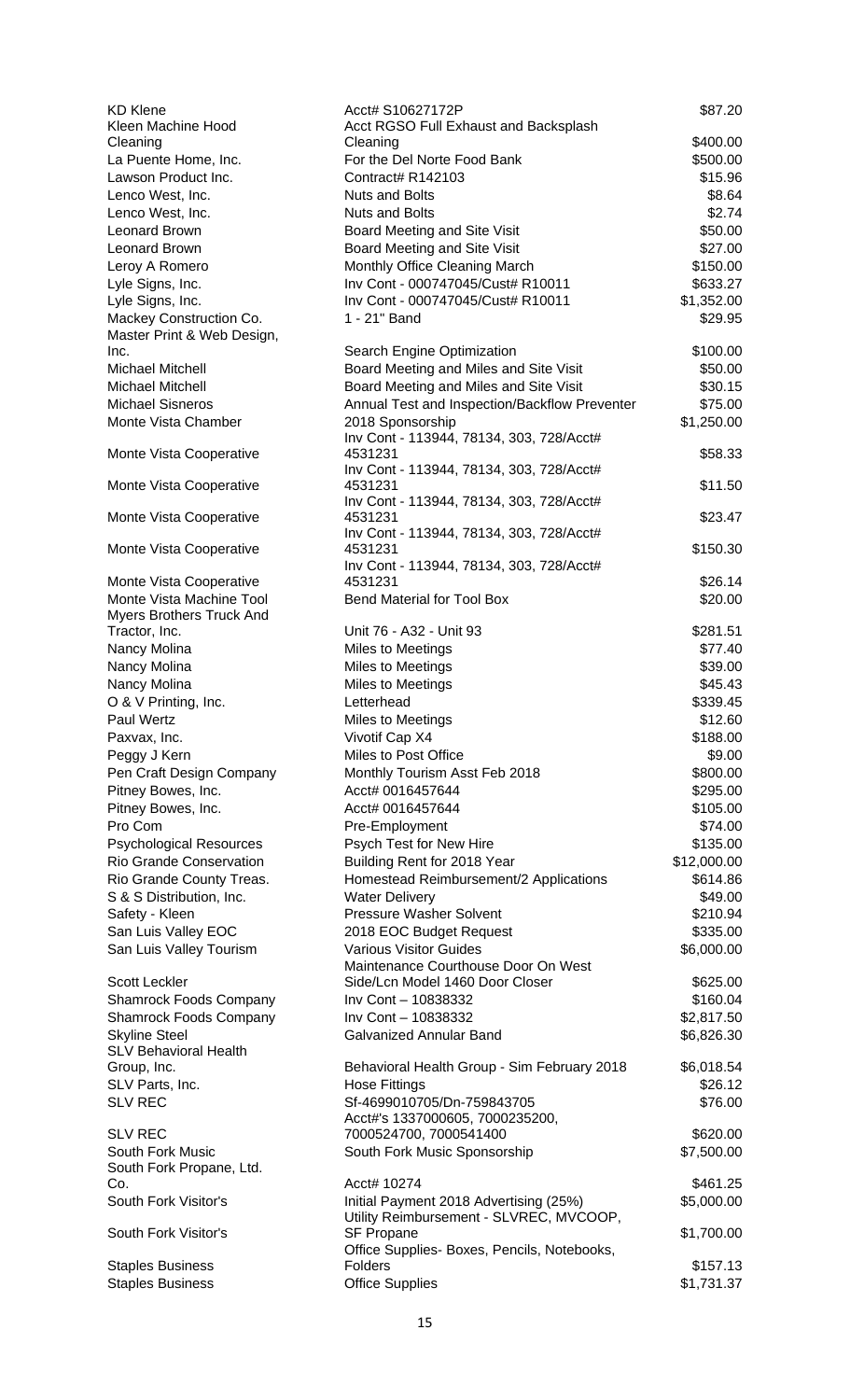| <b>Staples Business</b>           | Cust #1047088                                                                              | \$85.52      |
|-----------------------------------|--------------------------------------------------------------------------------------------|--------------|
| <b>Staples Business</b>           | Cust #1047088                                                                              | \$239.99     |
| The Master's Touch, LLC           | Nov Postage                                                                                | \$74.59      |
| Torres Plumbing & Heating,        |                                                                                            |              |
| LLC                               | Plumbing Unplug Stools at RG Jail                                                          | \$190.00     |
| <b>Total Office Solutions</b>     | Labels, Pens                                                                               | \$37.60      |
| <b>Total Office Solutions</b>     | Markers/Folders                                                                            | \$38.88      |
| <b>Total Office Solutions</b>     | Office Supplies - Ink Cartridge                                                            | \$128.97     |
| <b>Upper Rio Grande EDC</b>       | 2018 Membership Dues                                                                       | \$7,500.00   |
| Valley Lock And Security,         | Repair Work/Reset Security Panel and Tested                                                |              |
| Inc.                              | to Make Sure It Is Communicating                                                           | \$120.00     |
| Valley Lumber And Supply,<br>Inc. | Concrete Mix                                                                               | \$76.20      |
| Valley Publishing                 | Ad for Accountant                                                                          | \$58.50      |
| <b>Valley Publishing</b>          | Detention Ad                                                                               | \$72.10      |
| <b>Valley Publishing</b>          | <b>Wastewater Pub Notary</b>                                                               | \$46.00      |
| Valuewest, Inc.                   | <b>Commercial Reappraisal</b>                                                              | \$3,000.00   |
|                                   | Equipment Service at the Jail: Checked the                                                 |              |
|                                   | Kitchen Exhaust Hood, the Fan Belt Was Loose.                                              |              |
|                                   | Greased the Bearings, Run Capacitor for Blower                                             |              |
| Vendola Plumbing, Inc.            | Motor Is Failing, Order and Installed New                                                  | \$220.50     |
|                                   | Inv Cont - Pooc2045776, Pooc2045777,                                                       |              |
| <b>Wagner Equipment</b>           | Pooc2045778, Pooc2045779/Cust# 74470                                                       | \$1,133.51   |
| <b>Wesley O'Rourke</b>            | Board Meeting and Miles and Site Visit                                                     | \$50.00      |
| <b>Wesley O'Rourke</b>            | Board Meeting and Miles and Site Visit                                                     | \$16.35      |
| Wex Bank                          | Acct# 040600819100-9                                                                       | \$51.03      |
| <b>Wex Bank</b>                   | Acct# 040600819100-9                                                                       | \$100.54     |
| <b>Wex Bank</b>                   | Acct# 040600819100-9                                                                       | \$94.47      |
| <b>Wex Bank</b>                   | Acct# 040600819100-9                                                                       | \$58.40      |
| <b>Wex Bank</b>                   | Acct# 0406-00-819102-5                                                                     | \$423.60     |
| Wex Bank                          | Acct# 040600821424-9                                                                       | \$2,544.92   |
| <b>Wex Bank</b>                   | Acct# 040600821424-9                                                                       | \$1,004.43   |
| William F. Dunn                   | Legal Fees                                                                                 | \$487.50     |
| <b>WSB Computer Services</b>      | High Point 4 Port USB                                                                      | \$124.00     |
| <b>WSB Computer Services</b>      | <b>Recycling Fees</b>                                                                      | \$31.80      |
|                                   | Dpcalendar, Responsive Joomla Calendar and                                                 |              |
| <b>WSB Computer Services</b>      | Event Calendar                                                                             | \$336.00     |
| <b>WSB Computer Services</b>      | Maintenance Agreement                                                                      | \$2,500.00   |
| <b>WSB Computer Services</b>      | DVD Drive - Eva                                                                            | \$20.00      |
|                                   | Cabling Material/Install New Cabling from                                                  |              |
|                                   | Assessor Direct to Wiring Closet (To Fix Issues                                            |              |
| <b>WSB Computer Services</b>      | With Cabling Going to Treasurer Office First)                                              | \$126.00     |
|                                   | Cabling Material/Install New Cabling from                                                  |              |
|                                   | Assessor Direct to Wiring Closet (To Fix Issues                                            |              |
| <b>WSB Computer Services</b>      | With Cabling Going to Treasurer Office First)<br>Cabling Material/Install New Cabling from | \$125.00     |
|                                   | Assessor Direct to Wiring Closet (To Fix Issues                                            |              |
| <b>WSB Computer Services</b>      | With Cabling Going to Treasurer Office First)                                              | \$125.00     |
|                                   | Cabling Material/Install New Cabling from                                                  |              |
|                                   | Assessor Direct to Wiring Closet (To Fix Issues                                            |              |
| <b>WSB Computer Services</b>      | With Cabling Going to Treasurer Office First)                                              | \$125.00     |
|                                   | Cabling Material/Install New Cabling from                                                  |              |
|                                   | Assessor Direct to Wiring Closet (To Fix Issues                                            |              |
| <b>WSB Computer Services</b>      | With Cabling Going to Treasurer Office First)                                              | \$125.00     |
| <b>WSB Computer Services</b>      | Toner for Veteran Office                                                                   | \$162.00     |
| <b>Xcel Energy</b>                | Acct# 53-1143312-0                                                                         | \$69.47      |
| <b>Xcel Energy</b>                | Acct# 53-1143312-0                                                                         | \$542.14     |
| Xcel Energy                       | Acct# 53-1143312-0                                                                         | \$1,194.75   |
| <b>Xcel Energy</b>                | Acct#53-1084871-0                                                                          | \$1,474.81   |
| <b>Xcel Energy</b>                | Acct#53-1084871-0                                                                          | \$2,130.12   |
| <b>Xcel Energy</b>                | Acct#53-1084871-0                                                                          | \$219.74     |
| <b>Xcel Energy</b>                | Acct#53-1084871-0                                                                          | \$202.96     |
| <b>Xcel Energy</b>                | Acct#53-1084871-0                                                                          | \$268.11     |
| <b>TOTAL</b>                      |                                                                                            | \$165,679.69 |

## **MARCH 2018 PAYROLL**

| <b>County General:</b> | \$207436.81 |
|------------------------|-------------|
| Road and Bridge:       | \$73,766.70 |
| DSS:                   | \$19,428.40 |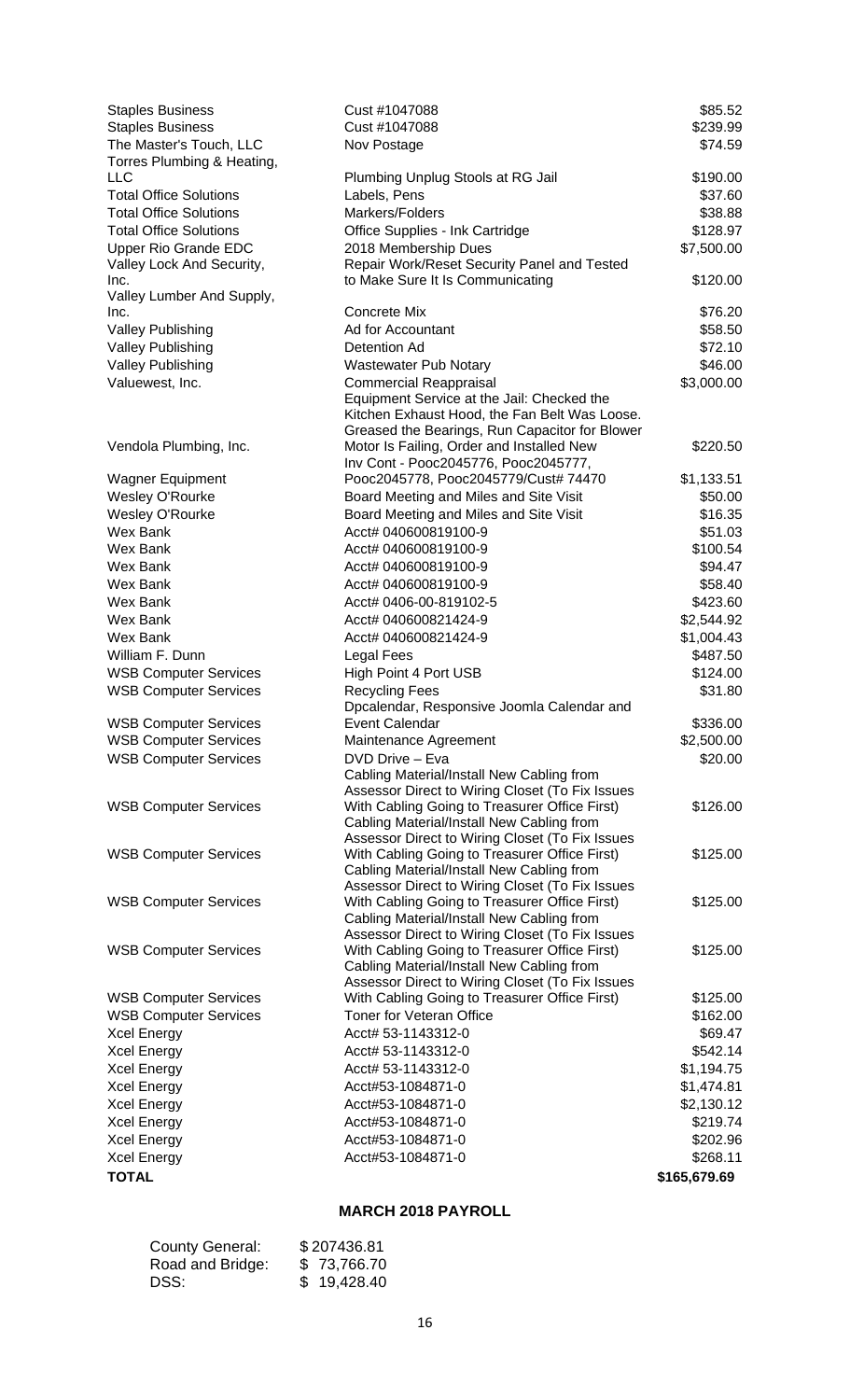| <b>TOTAL:</b>         |               | \$424,725.05 |
|-----------------------|---------------|--------------|
| <b>Public Health</b>  |               | \$19,806.77  |
| Airport:              | $\mathcal{F}$ | 751.75       |
| <b>Weed District:</b> | SS.           | 3.667.38     |
|                       |               |              |

At 9:10 a.m., Commissioner Shriver reported that the due diligence project on the railroad is complete. She reported that Mineral County Administrator Janelle Kukuk is writing a summary of the due diligence report and that Mineral County is taking the lead on the project. The summary report will be available to the four coalition governments to post on their websites. The other involved entities are taking an advisory role. A meeting with private land owners is being scheduled.

Commissioner Shriver reported that she has heard incorrect information regarding the railroad project. She said she has heard that the BOCC instructed Ms. Wisdom to contact the owner of the railroad and offer him \$100,000.00 to hold the railroad property for the consortium. Commissioner Shriver asked each member of the Board if this is true. She also asked if the Board had discussed offering a purchase contract in any amount to the seller. All three Commissioners agreed that this is not true.

Commissioner Shriver reported hearing that Rio Grande County has plans to use a large portion of County general funds to purchase the railroad. She asked the Board if this is true. All three Commissioner agreed that this is not true.

Commissioner Shriver reported that Commissioner Bothell attended a meeting in South Fork late last year where it was discussed that plans were to have the conservation community be involved in financing this project and should move forward. Commissioner Shriver noted that several conservation groups are interested in preserving the river corridor.

Commissioner Shriver expressed concern that misinformation is being circulated. She reiterated that there is no offer to purchase the railroad and that Rio Grande County is serving in an advisory capacity. Chairman Glover stated that there has never been a discussion about a purchase price for the railroad. Commissioner Bothell stated that when people do not have information to talk about, they create their own. She encouraged the consortium to get the story out with the correct information. Commissioner Shriver said that some of the information circulating has come directly from the due diligence report, when all parties to the report were advised not to release any information from that report at this time.

At 9:16 a.m., the Board adjourned to the Board of the Department of Social Services.

At 9: 45 a.m., the Board meeting reconvened.

At 9:48 a.m., Emily Brown, Department of Public Health, was present to update the Board.

Ms. Brown reported that meetings are scheduled with the Monte Vista and Sargent school districts regarding the final AIM processes. The Community Health Assessment feedback is also upcoming, and Ms. Brown anticipates getting good feedback.

Ms. Brown presented a contract with Stericycle to provide needle pick up in the County. A signature on this contract will be requested in the future. Ms. Brown reported that Rio Grande County will be the only county in the Valley to provide a public needle disposal drop-off site. She said that other options are also being explored. The Stericycle contract provides monthly pickups at a cost of \$100.00 per month. Other service options might provide pickups on a quarterly basis. Ms. Brown reported talking with jail staff; needles from the jail are taken to Rio Grande Hospital at a cost of \$25.00 per delivery after the first four deliveries. Ms. Brown also talked with courthouse staff and Arlene Harms; Ms. Harms expressed concern about storing medical waste. Ms. Brown stated that there are regulations regarding medical waste and said a secure area and regular pickups are needed.

Ms. Brown said that she would prefer to have people dispose of the needles themselves, rather than giving them to staff to dispose of. Commissioner Shriver asked if a counter-size or a tall safe could be used. Ms. Brown said she would check into that. Chairman Glover said he is in favor of people disposing of the needles themselves. He also stated that Rio Grande Hospital pays for disposal by the pound. Ms. Brown stated that there are different kinds of sharps containers. Ms. Brown said that the Stericycle charges a monthly service fee, and said she would clarify if the service fee is in addition to the pickup charge of \$100.00.

Ms. Brown said that a tracking system will be developed. Because this will be the only needle pickup service in the Valley, she wants to observe the process for approximately a year, before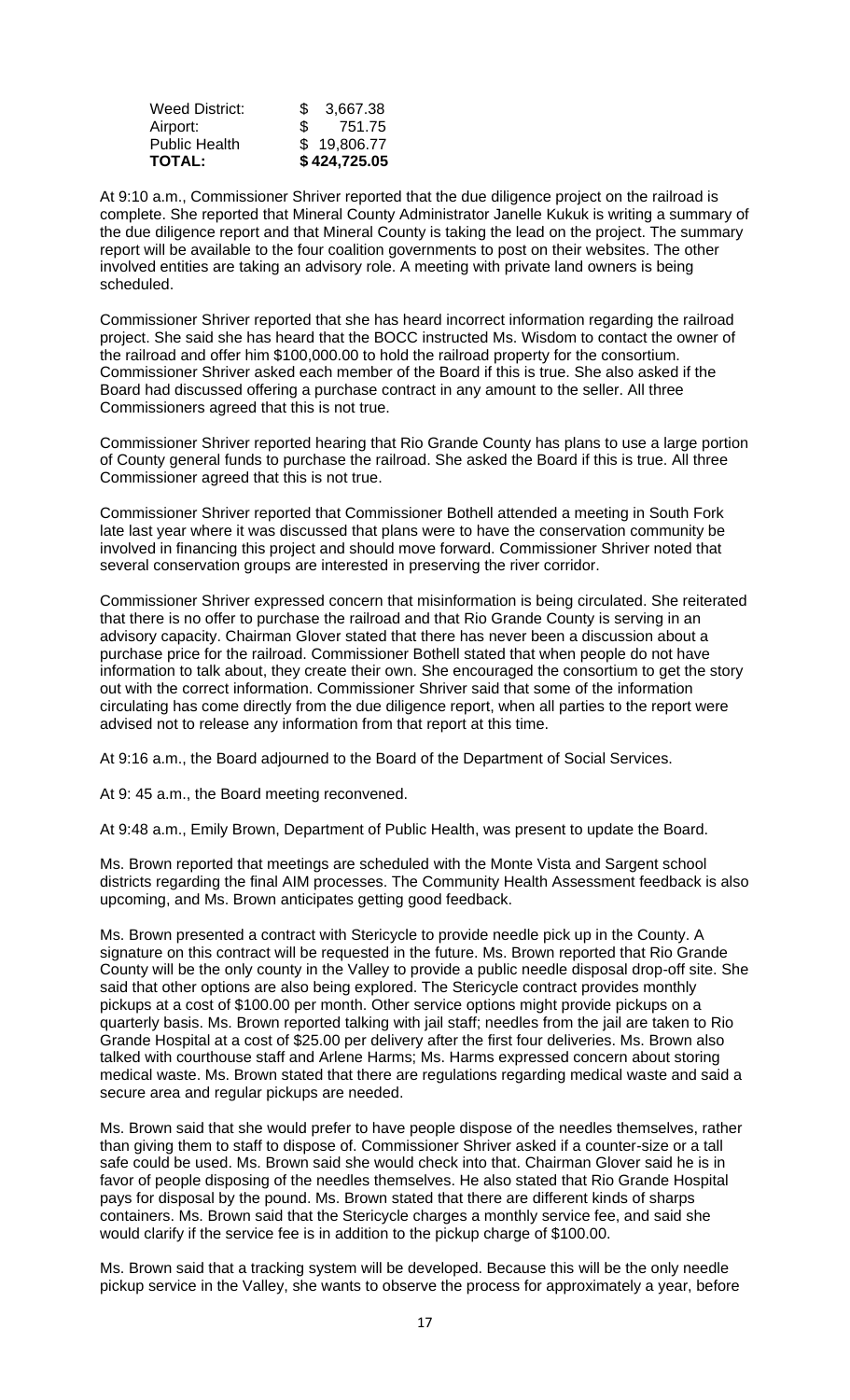deciding whether to promote the service more widely and determine sustainability, such as fees for out-of-County drop-offs. Ms. Brown said that the Department of Public Health budgeted for quarterly pickups, so the process will start there.

Ms. Wisdom asked if the needles dropped off would be legal needles only, or if illegal drug needles would be accepted as well. Ms. Brown said the needles would likely be only legal needles. She stated that the Monte Vista Police Department gives needles they receive to the ambulance. She stated that if the Harm Reduction Program (SHARRP) expands to the County, it may be able to take illegal needles. She said she would track the process. Ms. Brown will finalize a contract and present it to the Board in the future.

Ms. Brown reported that the Del Norte Health Fair will be held on Saturday, March 31, 2018, from 7:00 to 10:30 a.m. The Monte Vista Health Fair will be held on Saturday, April 14, 2018, from 7:00 to 11:00 a.m.

Ms. Brown requested a signature on the San Luis Valley Healthcare Coalition application for membership. She stated that the Coalition is working to include broad partners, including Emergency Medical Services, Options for Long-Term Care, and oxygen and medical suppliers. Ms. Brown will be the point of contact for Rio Grande County Public Health at the SLV Healthcare Coalition and will represent the County at meetings. Ms. Brown noted that the BOCC may have to participate at times, as well. Commissioner Shriver moved to approve the San Luis Valley Healthcare Coalition membership application. Commissioner Bothell seconded the motion and the motion carried. The application was signed. Ms. Brown also discussed Voluntary Organizations Active in Disaster, which can include organizations such as schools and churches, and coordinates efforts to assist the community. There is one VOAD group in the Valley at this time. Ms. Brown will make sure that Chris Ortiz, Emergency Manager, knows about the VOAD.

The Healthcare Coalition will conduct a surge test that will involve Rio Grande Hospital and long-term care facilities. The test will include an evacuation process that will provide room for an emergency surge and move non-emergent patients out. This will be tested in the next two weeks and will be done on a low- or no-notice basis.

Ms. Brown reported that AWR 209: Working with the Media training will be held at the Windsor Hotel on April 30, 2018, from 8:00 a.m. to 4:00 p.m. An Emergency Preparedness Response Roadshow will be held on May 15, 2018. Ms. Brown explained that there is a State new director and ways to fund EPR will be discussed.

Ms. Brown reported that there will be an on-site wastewater treatment system State visit on April 26, 2018, in Creede, at 9:30 a.m. to 11:00 a.m. This meeting will be for Public Health, Land Use, and Building Department personnel. Local controls and how the new regulations affect the County will be discussed. Ms. Wisdom stated that the costs of an OWTS system are too high for some County residents. Commissioner Shriver suggested letting local septic companies know about the meeting, if non-governmental personnel are welcome to attend. Ms. Wisdom stated that the new regulations will be difficult for places like Masonic Park, which has very old septic systems, to comply with when the systems have to be replaced. Ms. Brown said she would bring this up at the meeting. Ms. Brown reported that Hinsdale County is considering a regulation where septic systems are inspected at the time houses are sold, called a Transfer of Title program. Commissioner Shriver noted that the seller is supposed to disclose any problems to the buyer, and the buyer can request an inspection at his or her own cost.

Ms. Brown requested a credit card limit increase to \$2,000.00 for Nancy Molina, Communities that Care. Ms. Brown explained that Ms. Molina manages the approximately \$160,000.00 per year state grant, and they are finding that credit card costs in the amount of \$14,000.00 per year were anticipated. The credit card is used to purchase gift cards for coalition meeting and activity participation stipends, food for meetings and trainings, etc. She said that Ms. Molina presents receipts for purchases. It was recommended that gift cards be approved and kept in a secure location. Ms. Wisdom stated that a \$2,000.00 credit card limit is usual. Commissioner Shriver moved to approve the credit card limit increase to \$2,000.00. Commissioner Bothell seconded the motion and the motion carried.

Ms. Brown reported receiving an anonymous letter that contained a complaint. Commissioner Shriver noted that the County has an anonymous letter policy and recommended that a copy of the letter be sent to the Town of Del Norte. Ms. Brown requested a copy of the policy.

At 10:20 a.m., Ms. Brown and Commissioner Bothell reported on the healthcare program at the jail. Commissioner Bothell reported that a sample contract with the doctor has been received from Alamosa County and has been distributed to all stakeholders. A job description for the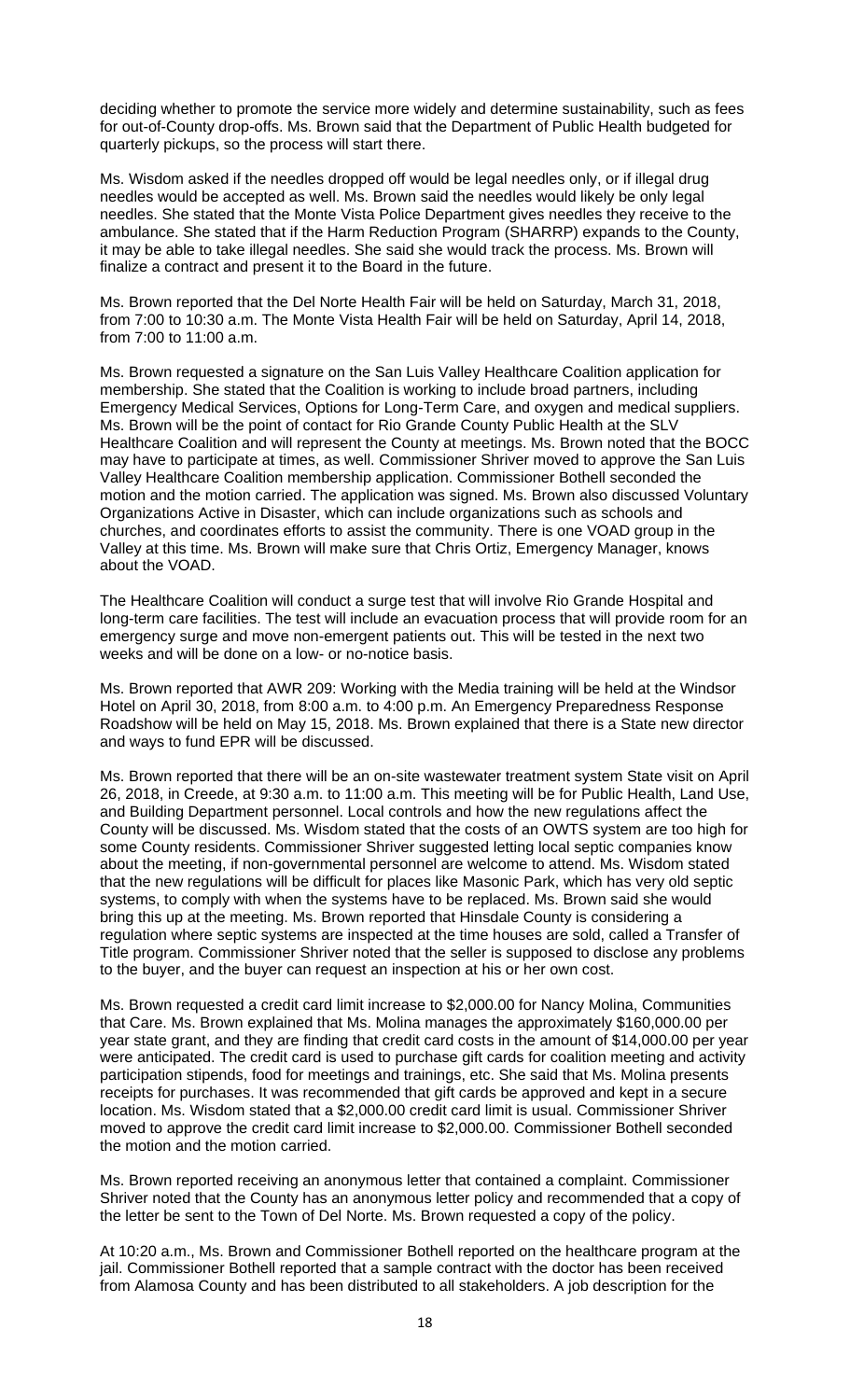nursing position has also been distributed. Ms. Brown asked if Alamosa has two nurses, and Commissioner Bothell said it does. Commissioner Bothell stated that the Alamosa County Human Resources person said that having the nurses saves money because it reduces the costs associated with trips to the emergency room and clinic. She said it also saves the liability of taking an inmate out of jail for medical services.

Commissioner Shriver asked if the doctor will be contracted as a part-time employee. Ms. Wisdom said the contract would be structured so that the doctor will not be an employee of the County, but rather an independent contractor. The doctor will be sent a 1099 form at the end of the year. Commissioner Bothell said that the Alamosa doctor requested that taxes be taken out of his pay check, but that he would not receive any benefits. She said the Alamosa doctor is the same person that will be hired for Rio Grande County, and he will likely request the same terms.

Ms. Brown asked how Alamosa County is handling the doctor's medical liability insurance. Commissioner Bothell explained that the doctor carries malpractice insurance and the nurse will work under his medical license and his insurance. She stated that the County's largest expense will be the cost of the malpractice insurance. Ms. Wisdom stated that the contract says the doctor will be paid \$1,668.00 per month (\$20,000.00 per year), plus the cost of insurance. Commissioner Bothell stated that discussion did not include this. Chairman Glover stated that the Alamosa contract states that the County will pay any increase in insurance costs.

Commissioner Shriver noted that the doctor will approve the written policies and procedures related to medical service at the jail, and asked who will write the policies. Commissioner Bothell said that the doctor will write the policies, and noted that he has written protocols for inmate intake and is working on other policies. She stated that other jails are using the protocols.

Commissioner Shriver said that good communication will be needed. She asked how Saguache County will be included. Commissioner Bothell said that discussions are being held with Saguache County. In a discussion with Alamosa County Attorney Jason Kelly, it would be appropriate to have a memorandum of understanding with Saguache and that Rio Grande County should bill Saguache County regularly. Ms. Wisdom stated that this makes sense.

Ms. Brown asked if the nurse will be a full-time employee. Commissioner Bothell said the nurse will be full time and will spend some hours in Saguache. The nurse's hours will be flexible and said the nurse will spend one-fifth of his or her time in Saguache. Commissioner Shriver suggested adding this to the nurse's job description. Commissioner Bothell asked if the nurse would be paid for miles to Saguache or if Rio Grande County would provide a vehicle. This needs to be determined.

Commissioner Shriver asked if the Sheriff has made comments on this contract. Commissioner Bothell said that he has not reviewed the contract yet.

Ms. Brown asked if there is a way to provide back up, if the nurse is unavailable. She asked if the nurses from other counties could support one another. Commissioner Bothell suggested that this could be similar to the MOUs between county coroners. Ms. Brown said the Alamosacontracted doctor had previously suggested exploring a Valley-wide support network for jail nurses.

Commissioner Shriver asked if Rio Grande County is following the same prescription medication program that Alamosa County uses. Commissioner Bothell said the program is being used, and noted that it is a cost savings for the County.

Ms. Brown asked if there was funding available from Rio Grande Hospital. Commissioner Bothell explained that Arlene Harms, Rio Grande Hospital, believes the doctor and nurses should be employees of the hospital. However, the other stakeholders have objected to this because it would cause too many personnel issues. Commissioner Bothell suggested that another discussion be held with Ms. Harms after the hospital expansion is complete. Ms. Brown stated that Ms. Harms probably has tracking information for costs. Commissioner Bothell stated that costs of write offs at the hospital are in the amount of \$300,000.00, but said she is not certain how much of this is due to the inmate population or if this amount is for emergency room visits or for the jail population that does not pay for hospital visits.

Ms. Wisdom asked what space and equipment will be needed for this program. Commissioner Bothell said there has been no decision yet; ideas are being discussed. She said that space will be needed for over-the-counter medications, and a locked cabinet will be needed for prescription medications and medical supplies. Ms. Wisdom suggested that Rio Grande Hospital might be able to donate beds and supplies should they get new ones because of its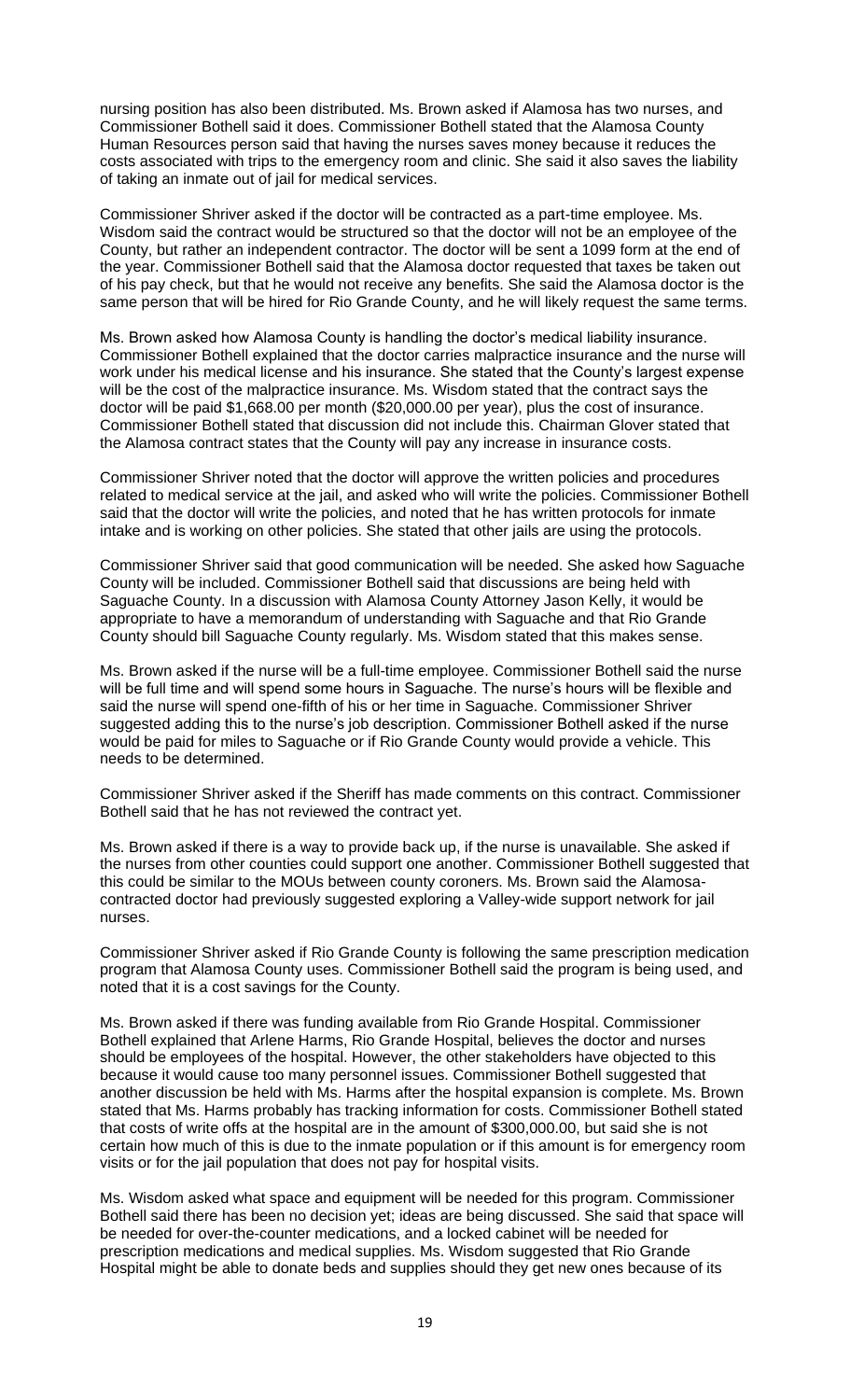current remodeling. She also said that the United States Department of Agriculture Community Facilities Grant might be available to assist with the purchase of equipment.

Ms. Brown said she will distribute the nurse's job description when it is complete.

At 10:43 a.m., Dixie Diltz, Land Use Department, was present to update the Board.

Ms. Wisdom reported that the Department of Local Affairs grant to update the Land Use code book will likely be awarded in the amount of \$50,000.00. This is a one-to-one grant. Commissioner Shriver moved to approve the DOLA grant request to update the Land Use code book. Commissioner Bothell seconded the motion and the motion carried.

Ms. Diltz reported receiving six applications for the open seat on the Planning and Zoning Board. She recommended appointing two alternates to fill vacancies, as well. She asked the Board to make the appointments for the April 2018 Planning and Zoning Board meeting. Commissioner Shriver asked if the Planning and Zoning Board members had reviewed the applications. Ms. Diltz said the members have not seen the applications but are aware of who application letters were sent to. Commissioner Bothell stated that the Planning and Zoning Board should have input on the applications. Chairman Glover suggested that the Planning and Zoning Board recommend three names. Ms. Diltz stated that the Planning and Zoning Board should not choose its members in order to avoid the perception of cronyism. She said the BOCC appoints members to the Board. Commissioner Shriver recommended that each Commissioner send three to four recommendations to Ms. Diltz before the next BOCC meeting. Ms. Diltz said the next Planning and Zoning Board meeting is April 17, 2018. She suggested that candidates who are not appointed to the Planning and Zoning Board might be appointed to the Board of Adjustments. The Board of Adjustments has five open seats and only two can be filled by members of the Planning and Zoning Board. Chairman Glover recommended that these appointments be placed on the BOCC agenda for the April 11, 2018 meeting. He said this will provide time to invite the candidates.

At 10:50 a.m., Lori Laske, Director of Alumni Relations, Adams State University, and Toni DeAngelis, Executive Director, Trinidad State Educational Foundation, were present to discuss the Colorado Opportunity Scholarship Initiative County-Based Proposal. Ms. Laske explained that she met with the San Luis Valley County Commissioners last year about the COSI Grant. Funding from the State was appropriated in 2014, for Colorado residents, but the county commissioners felt the matching funds were difficult to provide. Ms. Laske talked with the State in January 2018, and the State agreed to provide reduced matching options.

Adams State University and Trinidad State Junior College are working as partners on the COSI Grant. Ms. DeAngelis explained that the allocation to Rio Grande County students is now \$18,937.00, with a 25- to 50-percent match. A total of \$37,874.00 has been allocated for 37 scholarships for Rio Grande County students. Ms. Laske stated that ASU would serve as the fiscal agent for the grant. She explained that there are 208 students from Rio Grande County enrolled at ASU; there are 149 Rio Grande County students enrolled at TSJC. Qualified students need to be 250 percent of Pell; 65 percent of the Rio Grande County students meet the criteria for the scholarship. Ms. DeAngelis added that the scholarship may only be used for tuition costs. Additional needs of the students will be taken into consideration.

Ms. Wisdom asked if the scholarships were available only to freshmen. Ms. Laske explained that the scholarship is available to non-traditional students, as well. She said the goal is to attract students who are graduating from high school.

Ms. Laske stated that the COSI grant is an investment in the County. She said it will provide opportunities for students to make higher incomes and to participate in civic engagements. Ms. DeAngelis said that students want to stay in the Valley, and with education, can give back to their communities.

Ms. DeAngelis asked the Board for a verbal or provisional commitment to participate in the COSI grant by April 10, 2018. This commitment is needed for the grant application. A letter of support will be needed by April 18, 2018. Ms. Laske said that funding is needed for the fall 2018 semester. Commissioner Shriver clarified that the County matching funds in the amount of \$4,700.00 to \$9,000.00 would not be needed until the fall of 2018. Chairman Glover asked when the exact amount of funding would be determined. Ms. DeAngelis said the amount would be determined in June. She also said that 37 counties in the State qualify for this grant, so a strong proposal is needed.

Ms. Laske stated that there is a strong commitment to the counties: all Valley counties and Las Animas and Huerfano Counties qualify for the grant. Conejos and Costilla Counties have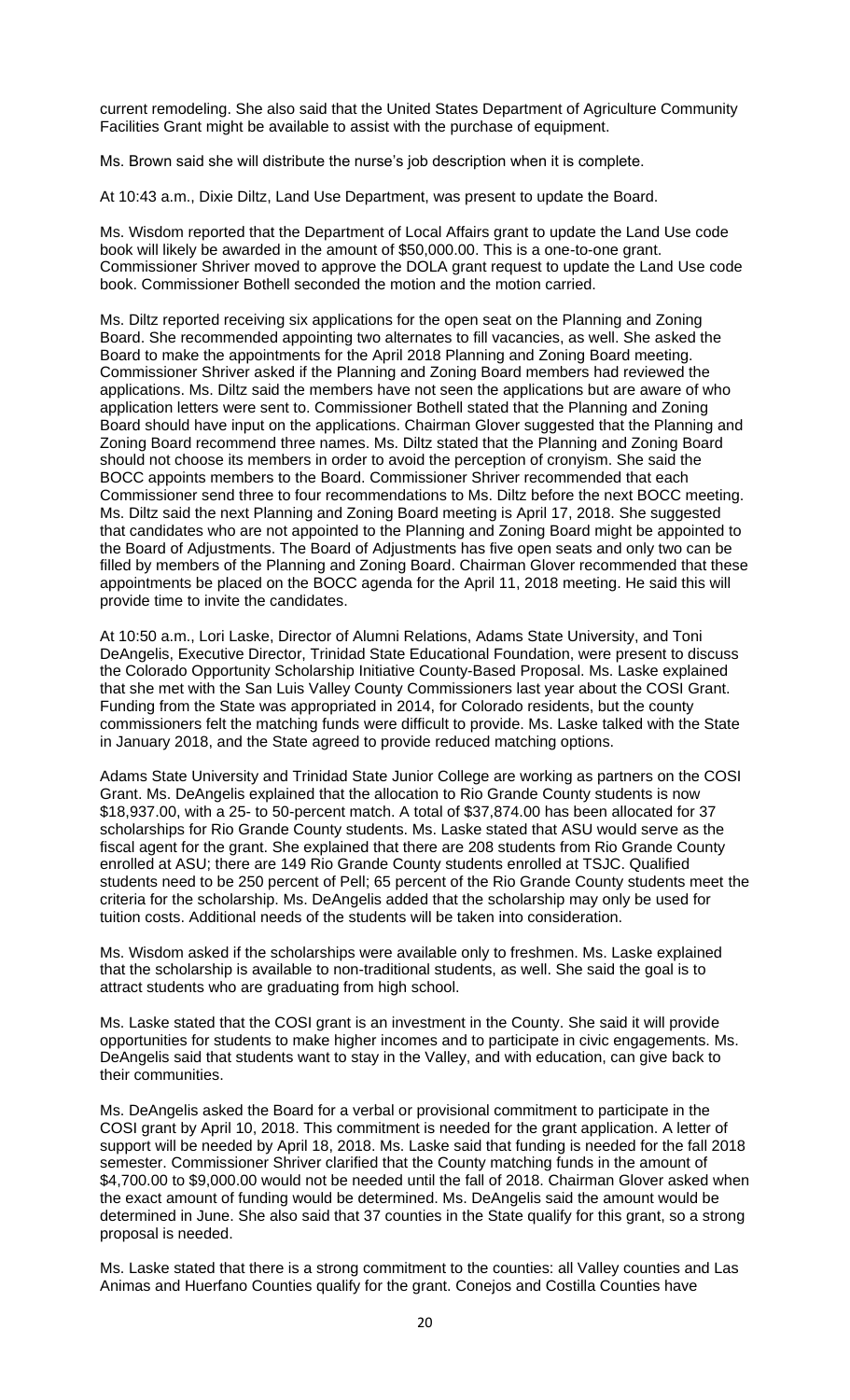committed to it; Alamosa County will make a decision about the grant at its next meeting. Ms. Laske explained that millions of dollars have been set aside to fund this grant, so it should continue for several years, and be a permanent line item in the County's budget.

Ms. DeAngelis explained that the grant application will be needed annually. She offered to supply a template for the letter of support. Ms. Laske said it might be possible for other foundations to provide some of the matching funds in the future.

Chairman Glover stated that this is a good opportunity to help students remain in the Valley. Ms. Laske said that students who have benefitted from the grant will be asked to speak to the Board about their experience in the future.

At 11:17 a.m., Cindy Hill, County Clerk and Recorder, was present. Pursuant to C.R.S. 24-6- 402(4)(f), Commissioner Shriver moved to go into executive session for personnel matters. Commissioner Bothell seconded the motion and the motion carried.

At 11:55 a.m., Commissioner Shriver moved to come out of executive session. Commissioner Bothell seconded the motion and the motion carried.

The meeting reconvened. Commissioner Shriver moved to recess the meeting. Commissioner Bothell seconded the motion and the motion carried. The meeting was recessed.

At 1:02 p.m., the Board meeting resumed.

Ms. Wisdom reported that the County has received an additional \$5,000.00 for the Underfunded Courthouse Grant. The total amount of the grant is now \$45,000.00. Commissioner Bothell moved to accept the additional amount. Commissioner Shriver seconded the motion and the motion carried. The grant was signed.

Ms. Wisdom presented a letter from the Rio Grande County Library District appointment Tim Armstrong to its board. The term will expire in 2023. Commissioner Bothell moved to ratify the appointment of Mr. Armstrong. Commissioner Shriver seconded the motion and the motion carried.

Chairman Glover reported receiving an email stating that a member of the Tourism Board (Del Norte seat) is ill and might have to be replaced on the Board. Commissioner Shriver suggested requesting a formal letter of resignation and sending a letter to the Board member acknowledging his many years of service. Chairman Glover suggested that Josephine Pierce handle the issue. Ms. Wisdom suggested asking the Del Norte Town Board for names of possible candidates to serve on the Tourism Board. The consensus of the Board was to agree with this suggestion. Chairman Glover will speak to Ms. Pierce and let Ms. Wisdom know when to contact the Del Norte Town Board.

Ms. Wisdom presented a petition for an abatement of taxes from Haliburton Energy Services, Inc. in the amount of \$6.51. The Haliburton property should have been assessed by the State rather than by the County. Commissioner Bothell moved to approve the abatement of taxes. Commissioner Shriver seconded the motion and the motion carried.

Ms. Wisdom reported receiving \$28,746.76 in Secure Rural Schools funding. She explained that if there is more than \$6 million in State funding, the funds to the County can be divided as follows: 25 percent to schools; 25 percent to the Road and Bridge Department; 50 percent to the County. She suggested meeting with representatives from the schools to discuss how the funds can be divided. She noted, however, that if funds are given to the schools, the County may keep its Payment in Lieu of Taxes funds. Chairman Glover stated that he is in favor of giving the funding to the schools and suggested having representatives from the schools meet with the Board. Commissioner Shriver reiterated that when the funds are given to the school, the County will not be penalized in terms of the amount received from PILT funds.

Ms. Wisdom suggested that this funding might be used by the schools to contribute to the COSI grant. Commissioner Shriver said this can be discussed when the school representatives meet with the Board. She also wondered if these funds could be dedicated to the improvements on County Road 13 around the new school area. Ms. Wisdom will invite representatives from the schools to a BOCC meeting and will also notify the County Treasurer about how to divide the SRS funds.

Ms. Wisdom presented the current maintenance needs list. Some repairs will be completed by the County Maintenance Department; other repairs will be made by outside suppliers. The list of needed repairs will be sent to Hart of the Valley. Ms. Wisdom reported that bids to repair the Rio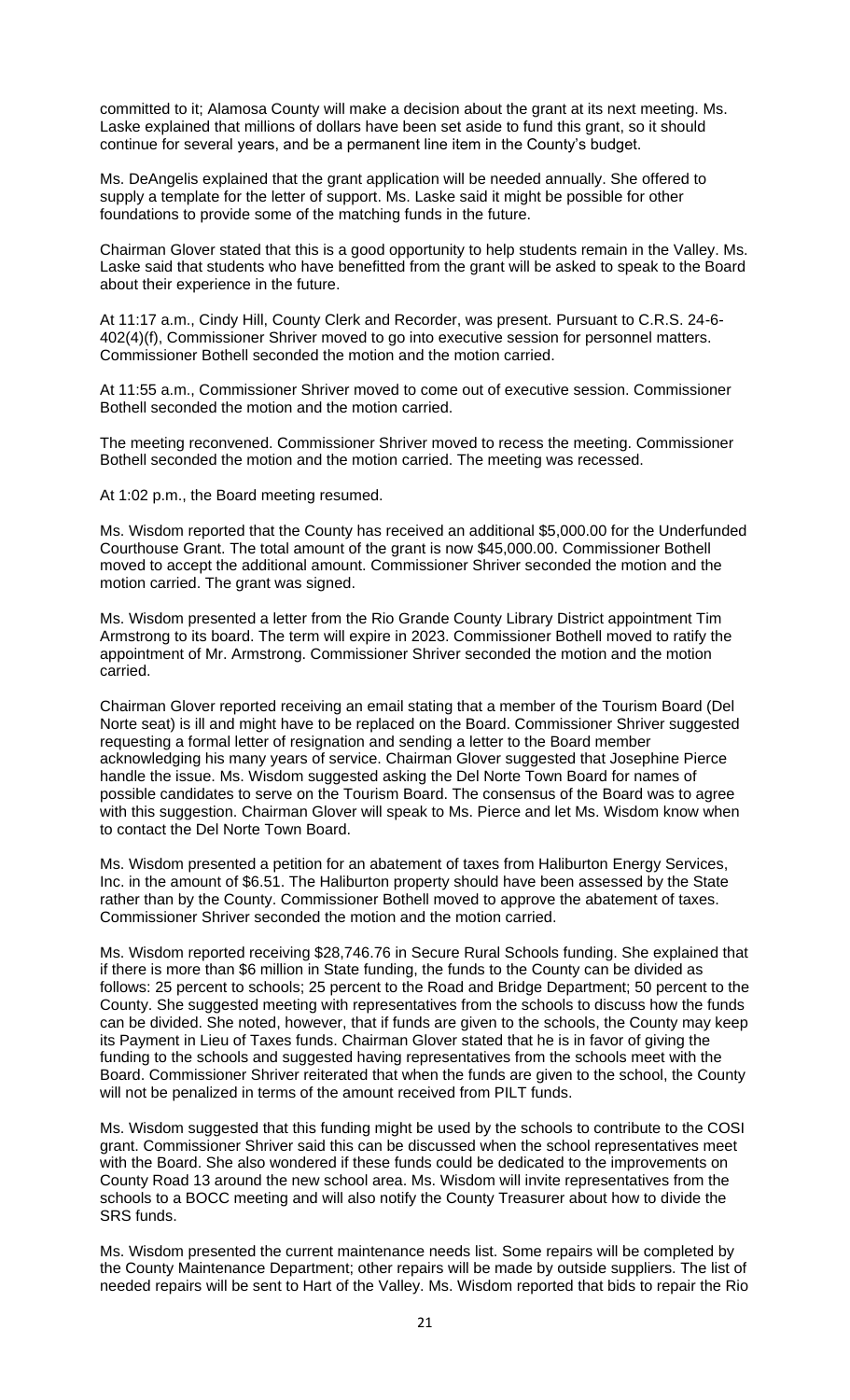Grande County Museum after the flooding have been received. She also reported that the sidewalk on the north side of the Annex will be repaired on April 9, 2018. Chairman Glover said that he asked Randy Kern, Building Department, to monitor the sidewalk repair.

At 1:20 p.m., Commissioner Shriver reported that she was notified on March 27, 2018, that the Valley's radar project is moving forward positively. The 2018-2019 State budget has been introduced and the radar project is on the list of Capital Construction Projects included in the Long Bill.

Commissioner Bothell requested approval for a letter of support for the South Fork Powder Busters, which is a group that conducts trail maintenance. The group has an opportunity to apply for an \$8,000.00 grant that will reimburse it for trail maintenance. Commissioner Shriver moved to approve the letter of support. Commissioner Bothell seconded the motion and the motion carried.

Commissioner Bothell reported that after a State audit of the Regional Emergency and Medical Trauma Services and Advisory Council, issues regarding who is on the board have been discovered. She explained that there are too many emergency managers on the board, and the State would like to have more medical personnel on the board. She reported that each county has been asked to submit names of people who can represent the counties on the RETAC board. She also stated that county commissioners are allowed to serve on the RETAC board. Commissioner Bothell also reported that the State RETAC conference will be held in Alamosa on July 11 and 12, 2018; a meal will be served on July 11, 2018, and Commissioners are invited.

Commissioner Bothell reported that the Federal Emergency Management Agency has developed a warning system called Integrated Public Alert and Warning System that is similar to the Amber Alert system. For instance, if there is a fire, citizens will be notified with IPAWS through the cell phone system and will alert everyone in the range of specific towers whether they are registered for Everbridge or not.

Commissioner Bothell reported that the government has opted in to the First Net system. AT&T will be responsible for this system. She explained that counties can opt out of this system. She also said that the telephone system will give law enforcement priority in the case of an emergency.

Ms. Wisdom reported receiving a telephone call from a company that wants to film a documentary in Summitville in May 2018.

Commissioner Shriver reported that Mark Rudolph, Colorado Department of Public Health and Environment, has scheduled public tours of Summitville on June 29 and 30, 2018.

Commissioner Shriver asked the Board for its approval to apply for a DOLA grant to hire a consultant on a revenue generating plan. The BOCC met with a representative from the George Baum Company during the annual CCI meeting last fall to learn about the process.

Chairman Glover reported that a meeting with the Colorado Department of Transportation will be scheduled to discuss bringing Bustang bus service to Monte Vista, Del Norte, and Center.

At 1:30 p.m., a public hearing was opened regarding camping on private property. Dixie Diltz, Land Use Department, and Ramos Castro were present. Ms. Diltz reported that a letter was sent to Mr. Castro on February 23, 2018, notifying him that he cannot live in a camper where there is no residence or no residence is being constructed. Ms. Diltz has spoken with Mr. Castro several times. She explained that Mr. Castro maintains that he moves his camper from his property (5696 West Highway 160, Monte Vista) at night to his apartment building in Center. Mr. Castro is working on the Monte Vista property and the roads and will eventually apply for a building permit to construct a house. Mr. Castro does not have the funds to store the recreational vehicle; Mr. Castro is not living in the camper. Ms. Diltz asked if the Board could provide any options for Mr. Castro.

Commissioner Shriver asked for clarification that Mr. Castro moves the camper every day. Mr. Castro said he moves the camper every day via back roads. Commissioner Shriver asked Mr. Castro if he had purchased the property from Vicky McNeely. Mr. Castro said he purchased the property east of the McNeely property.

Mr. Castro thanked the Board for having him attend the meeting and said that he wants to play by the rules. He stated that he does not have the computer skills needed to access the County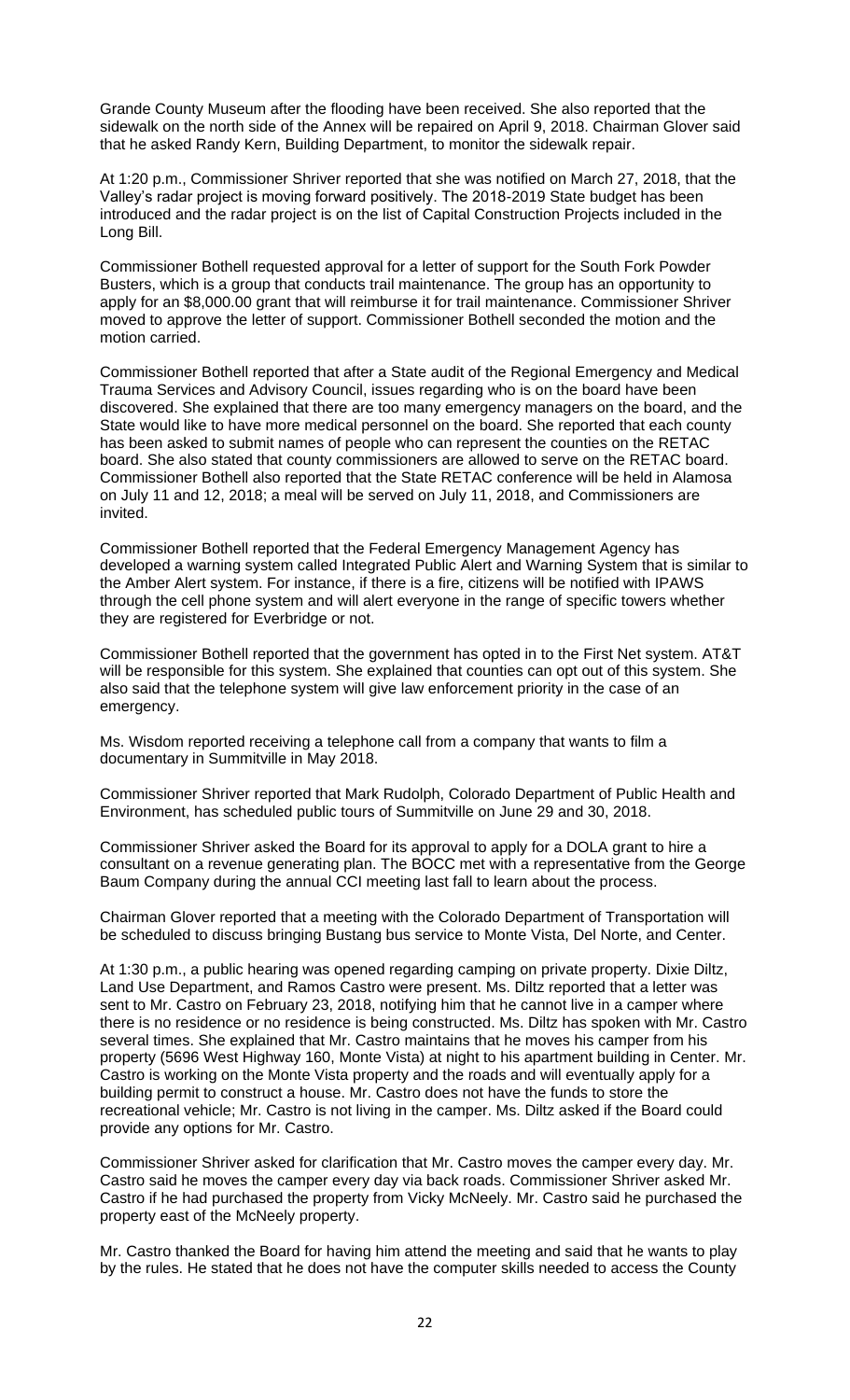website to learn the County building codes. He also explained that his landlady in Center will not allow him to keep his camper there during the day.

Mr. Castro stated that he works on the Monte Vista property to dig rocks and clean up trash. He has also widened roads on the property. He explained that this work is being done so that construction can begin. Mr. Castro said he has health problems and does not have much income. However, he owns the camper and the Monte Vista property free and clear. He asked if a variance could be granted to store the camper on the Monte Vista property.

Mr. Castro reported that he has spoken to Randy Kern, Building Department, about obtaining a building permit. Mr. Castro said he has more work to do on the application. He plans to build a 30-foot by 30-foot garage with a house on the upper floor. He asked the Board for advice. Mr. Castro said that he might obtain a loan to cover the costs of a septic system, a well, and the construction.

Chairman Glover asked Mr. Castro about his timeframe. Mr. Castro said the bank is performing a credit check, which should be clear. Mr. Castro said he has the money for the building permit. Chairman Glover asked if Mr. Castro can store his camper and drive to his property if the Board cannot make an exception in the rules. Mr. Castro said he would sell the camper if it comes to that.

Commissioner Shriver clarified that Mr. Castro rents an apartment in Center, moves the camper every day, and is requesting approval to leave the camper on the Monte Vista property. Mr. Castro said that is correct. He added that he can live in the camper once construction begins.

Chairman Glover said that the issue is one of perception. If other citizens assume Mr. Castro is living on the Monte Vista property in his camper, it appears unfair. Commissioner Shriver noted that this was an issue when Ms. McNeely lived on her property in a camper. Mr. Castro acknowledged that he has left the camper on the property at times. Chairman Glover asked if the camper lights are on when the camper is plugged into the truck. Mr. Castro said he has installed solar lights to shine on the camper. If anyone saw lights, it was the solar lights.

Commissioner Bothell asked if Mr. Castro has the camper on the property in the morning or at night. Mr. Castro said the camper is on the property in the morning.

Chairman Glover asked if Mr. Castro is waiting to apply for the building permit, pending the findings of the bank. Mr. Castro said he needs the building permit, and then needs the funds to build the house. Ms. Diltz reminded Mr. Castro that in order to live in the camper, active building must be underway on the property. She said that he can live in the camper for a limited time, after construction has started. Mr. Castro asked for approval to leave the camper on the property for two weeks. Commissioner Bothell noted that moving the camper on and off the property is not illegal. Ms. Diltz recommended that times be set for when the camper can be moved on to and off of the property.

Ms. Diltz asked Mr. Castro what he plans to accomplish in the two weeks. Mr. Castro said he will pick up trash and do dirt work. After he obtains the building permit, he plans to make the pad for the house.

Commissioner Shriver said that the Board cannot make an exception to the rules for one person and not for everyone else. She added that there is no County staff to monitor the property and that the property is very visible. She encouraged Mr. Castro to obtain the building permit as soon as possible. Commissioner Bothell recommended that he continue to move the camper for two weeks. Mr. Castro said this would not be a problem. Chairman Glover said that approving a variance would create problems, noting that when this issue was discussed with the Planning and Zoning Board a few years ago, it was agreed to not make exceptions to the rules.

Mr. Castro stated that he is still having difficulty understanding the Building Department's rules regarding insulation, sheet rock, and framing, noting that it is difficult for him to access the County website. Ms. Diltz offered to help Mr. Castro. Chairman Glover suggested that Mr. Castro ask questions directly rather than relying on the computer.

At 2:00 p.m., the public hearing was closed.

At 2:01 p.m., Ms. Diltz presented a conditional use amendment to change the name of the owner of a property. Ms. Diltz explained that Bright Water Farms, located at 1000 Maxeyville Road in Monte Vista, was sold to the Robert W. Mertz trust and Sterling Wayne, LLC. The new owner has agreed to the stipulations on the original conditional use permit obtained by Bright Water Farms, and has sent a letter to that affect. Ms. Diltz presented the resolution for approval.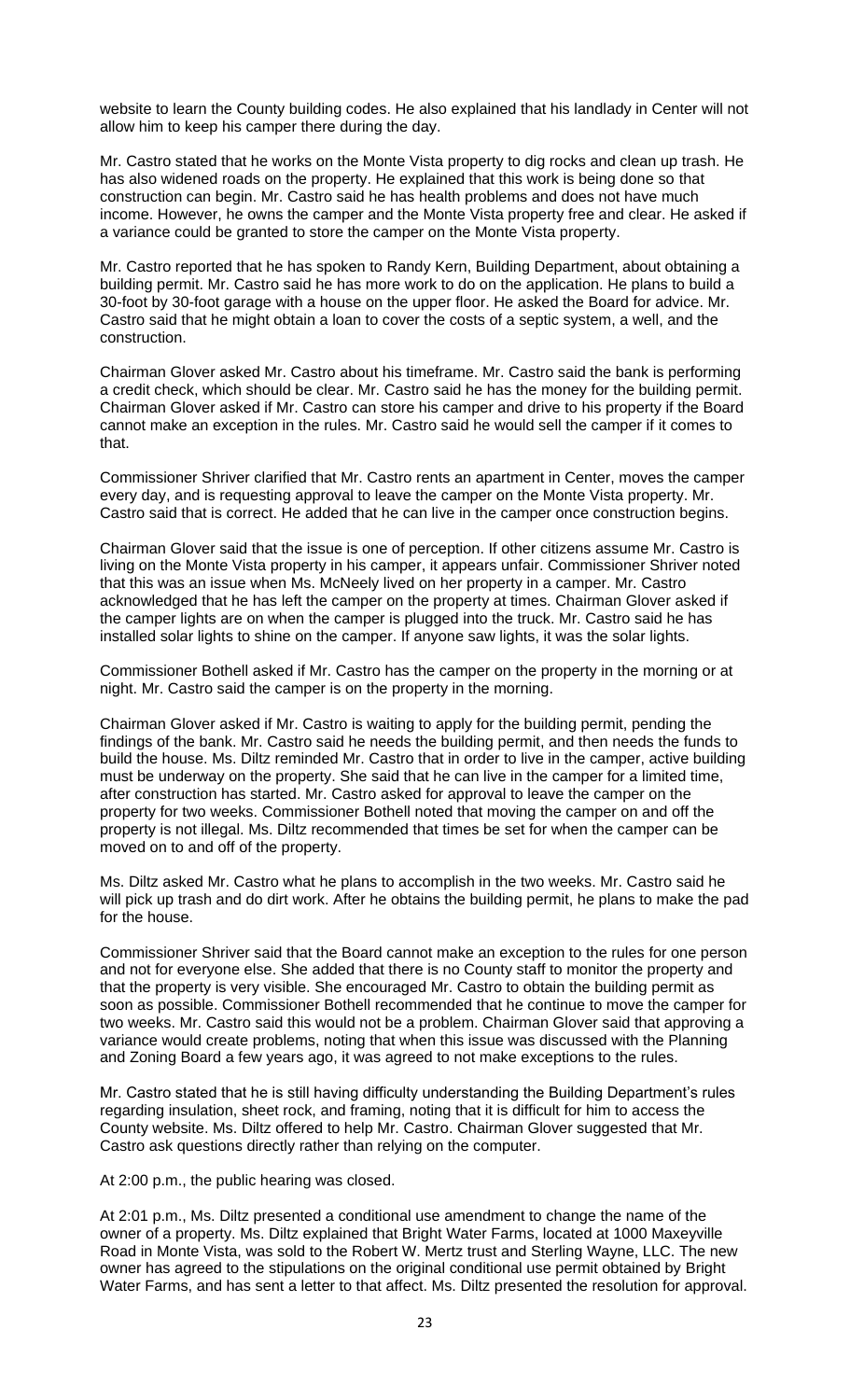Commissioner Shriver moved to approve the amended resolution. Commissioner Bothell seconded the motion and the motion carried. The resolution was signed. Book 590 Page 839

At 2:03 p.m., Emily Brown, Public Health Department, Randy Kern, Building Department, and County Attorney Bill Dunn were present.

Ms. Brown reported that the renter of a house on County Road 15 has called several County department with complaints about the house. The Sheriff has visited the renter and has spoken to Mr. Kern. The renter has been living in the house for approximately three months and now has health problems; she has cited concerns with mold, fire hazards, and building codes. Mr. Kern has visited the house. Ms. Brown explained that mold is a difficult issue for the Public Health Department to handle because even though it might be a health hazard, there are no specific standards for levels of mold. Ms. Brown said she talked to Colorado State University and was informed that if even if the mold is tested, there is no guarantee that the mold causes illness. The Public Health Department can provide the renter or landlord with resources to help clean up the mold. Ms. Brown said that it is difficult to deal with these types of situations because the issue is often civil between the renter and landlord, and Public Health provides resources for Legal Aid. She asked what the County policy is in a case such as this. She asked if it becomes a County issue if a property is rented multiple times.

Mr. Kern reported that he visited the property on March 21, 2018. He said that the renter's major complaint was mold, but in his opinion, there were more concerning issues. He said there is vinyl flooring on the bathroom, which gets wet and might be the source of the problem. Mr. Kern said the house was built in 2005 and was code compliant at its inspection. The house is a one bedroom apartment studio built above horse stalls. Mr. Kern said the bedroom is being used, but there are other people sleeping in the main area of the house, which also contains a gas water heater. Mr. Kern said the water heater's vent is jimmied and there is combustible material all around it. He said there is a wood stove, whose chimney is compromised. He added that smoke detectors have been ripped out. He said that there is a gas dryer. He wondered if carbon monoxide is the cause of the renter's health problems. Mr. Kern stated that the building codes are not property maintenance codes. He said the Land Use codes include unsafe buildings. He expressed concern about how quickly someone in the house could be injured or die in the conditions he found.

Ms. Brown recommended that the renter speak to the landlord. Mr. Kern stated that a local architect designed the building. Ms. Brown asked what responsibility the Public Health Department has in this situation. Commissioner Bothell asked if the renter is angling for a lawsuit.

Ms. Brown said that the renter has been provided with resources. Ms. Brown said she believes that the renter wants money back from the landlord so she can move. Mr. Dunn said the renter can sue for constructive eviction if the house becomes uninhabitable. He noted that this is a civil matter. Commissioner Shriver asked if the County bears any liability now that County representatives have seen the life safety issues. Mr. Dunn said that mold could be a cause for constructive eviction. If there are other hazards, time needs to be allowed to rectify them. He said that concerns noted by the County could be pointed out to the owner and that the owner could be enjoined from renting the house as a three bedroom house. Mr. Dunn stated that he does not think this is a County issue.

Mr. Dunn said that the Board of Health should give the landlord a hearing, unless the Department of Public Health says the house is unstable. Ms. Brown stated that there is no clear path for the Department of Public Health to deal with the mold. She asked if Public Health could address the other problems. Mr. Dunn said the other problems are safety issues.

Commissioner Bothell asked if it is a law that houses have to have smoke and carbon monoxide detectors. Mr. Dunn will look this up. Commissioner Shriver said that this is an issue that is monitored by the real estate commission.

Mr. Kern reported that he has attempted to contact the owner of the property and has not been able to make contact. Ms. Brown reported her understanding is that there is a caretaker of the property. Ms. Brown also said that it is unclear if there is a rental contract between the owner and the renter.

Commissioner Shriver recommended that Mr. Dunn write a letter to the owner noting the house's safety issues and the renter's complaints. Mr. Dunn said such a letter would fall on deaf ears, and suggested scheduling a meeting with the caretaker. Commissioner Shriver said that the meeting should address health and safety issues.